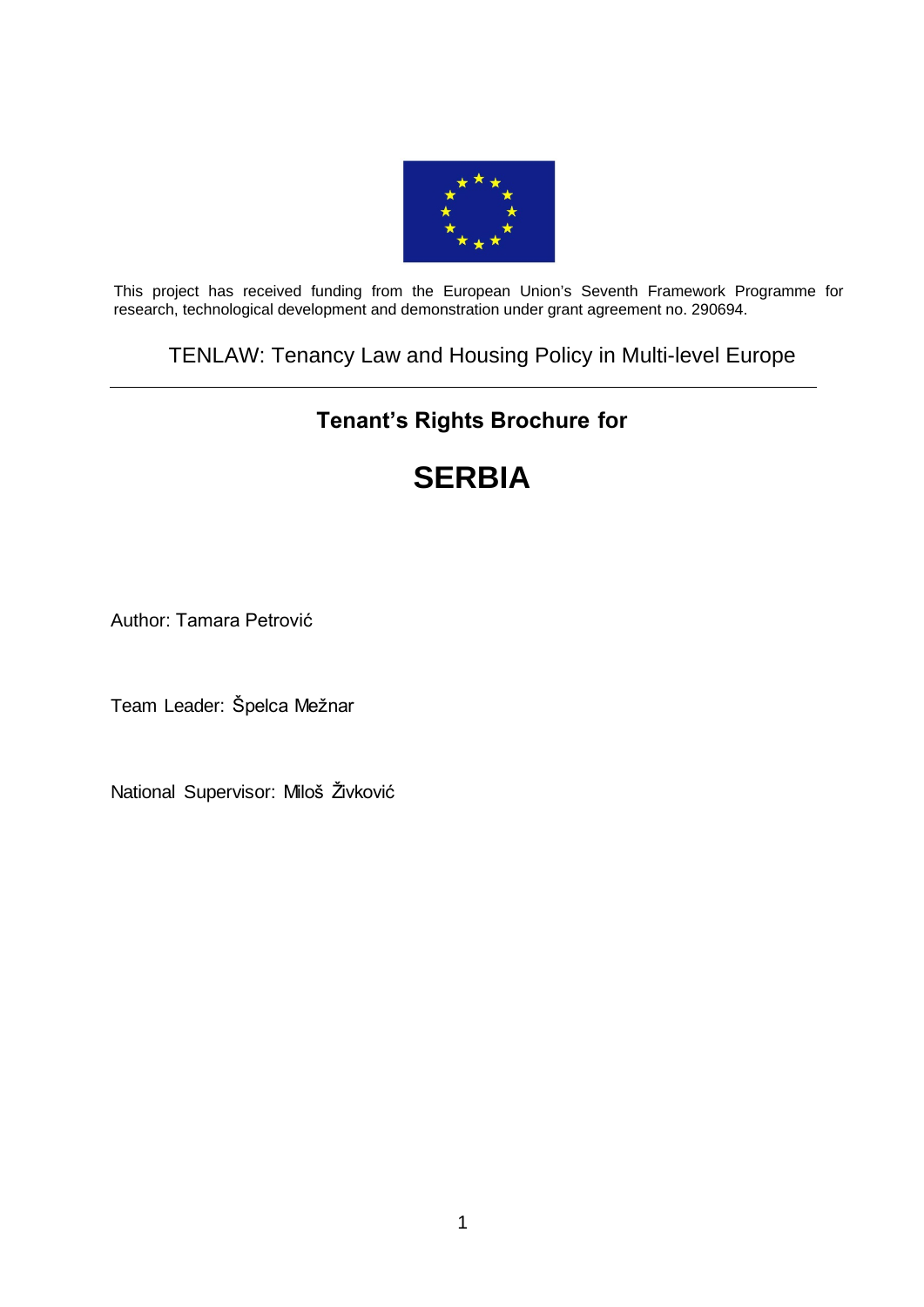# **Tenant's Rights Brochure**

# **Serbia**

#### *Tamara Petrović*

# **Summary of Contents**

# <span id="page-1-0"></span>**1. Introductory information**

- Give a very brief introduction on the national rental market
	- o Current supply and demand situation

Serbia, a typical post-transition country, has a high share of homeownership (98.3% ) and an irrelevant portion of public housing (1.7%). The Statistical Office of the Republic of Serbia (Zavod za Statistiku Republike Srbije – hereinafter SORS) identified sixteen various types of tenure. Neither homeownership nor rental tenure follow the usual patterns, since housing scarcity, increased by inflows of refugees and IDPs, have led to various housing arrangements. For example, homeowners' units are often shared with tenants, sub-tenants or relatives. The same goes for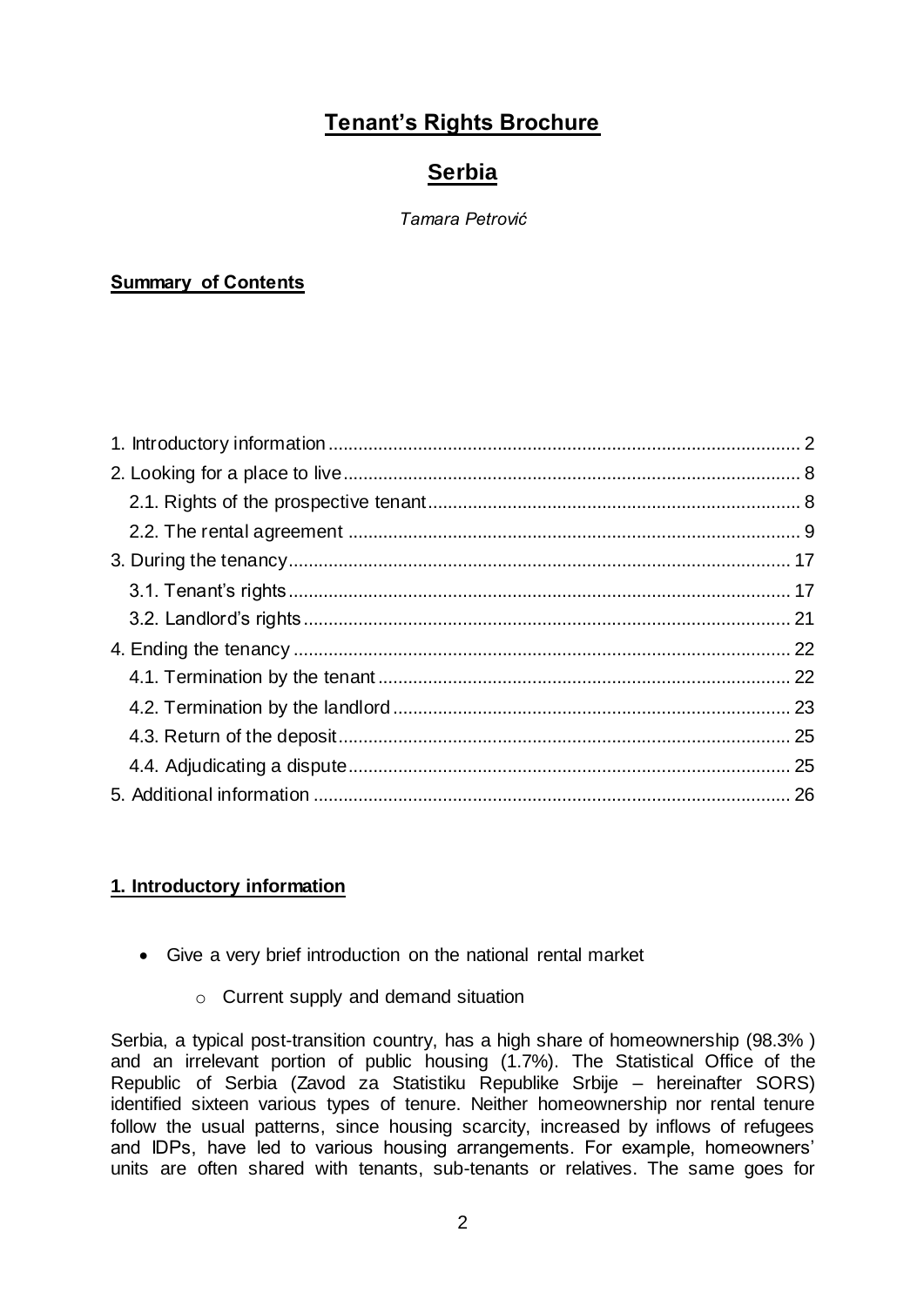rental units. According to Census 2011, there are 3,243,587 dwellings. Not all 98.3% of the privately owned dwellings are owner occupied. Owner occupied dwellings account for 87.5% of the stock (or 2,121,484 units). All of 1.7% of publicly owned dwellings are rented. Market rented dwellings encompass 5% of the stock<sup>1</sup>, while 5.7% of the stock is used by relatives of the owner<sup>2</sup>.

The main problems of the rental sector in Serbia are the affordability and quality of the market rentals and the insufficient supply of the non-profit rentals. There is no public authority or a similar body, which would control the quality of the market rentals, as well as the level of the rents. As far as non-profit rentals are concerned, certain progress has been made in the last few years in order to increase the supply of these units. After the Social Housing Act (*Zakon o Socijalnom Stanovanju*) has been put to force, there have been several programs, the primary concern of which was to construct new non-profit units, both for purchase and renting. However, the number of the newly constructed non-profit rental units is significantly lower than the units for sale (the ratio of units for renting versus units for sale is 1:3). There is a larger supply of market rentals in cities and larger towns, such as Belgrade (the capitol), Niš, Kragujevac, due to better employment and schooling possibilities.

It is difficult to state the average rent price in Serbia, since there is no official monitoring. In addition, there is a great difference between the capitol and other smaller municipalities. In general, prices range from 100-150 EUR per month for studio apartments to 200-350 EUR per month for larger apartments (without running costs). Rent price for non-profit dwellings is accordingly lower. It ranges from cca. 15 EUR per month to 55 EUR per month, excluding running costs. The price usually depends on the municipality and the size of the dwelling.

The average monthly running costs (irrespective of the tenure type) amount to around 70 EUR.

The average area of the dwelling in Serbia is 72,3  $m^2$  with 25,2  $m^2$  per inhabitant. Majority of dwellings is comprised of two rooms (34.6%), followed by three-room dwellings (27.9%). One-room dwellings encompass 15.3% of the stock. Four-room dwellings represent 12.3%, while larger (five and more room dwellings), encompass 9.5% of the stock.

Provision of basic amenities is good, especially in urban areas. Certain rural areas may still lack proper water supply and sewage system.

The dwellings are inhabited mostly by two-member households (25.1%). Singlemember households inhabit 21.8% of the dwelling stock. Three-member households inhabit 19% of the dwelling stock, while four-member households are found in 18.2% of the stock. Worrying is the fact that the portion of the single-member households is increasing (in 2002 there were 18.1% of such households).

In addition, the population of Serbia is getting older according to the projections by the SORS. The portion of elderly (older than sixty-five years) is likely to increase 25.2% from the current 17.3%, while the portion of young (younger than fifteen years) is likely to decrease from the current 14.4% to 11.7%.

-

 $1$ This is a mere approximation, since it is difficult to obtain a real number due to the inexistence of an official record.

<sup>2</sup> This percentage encompasses also the informal market rental sector.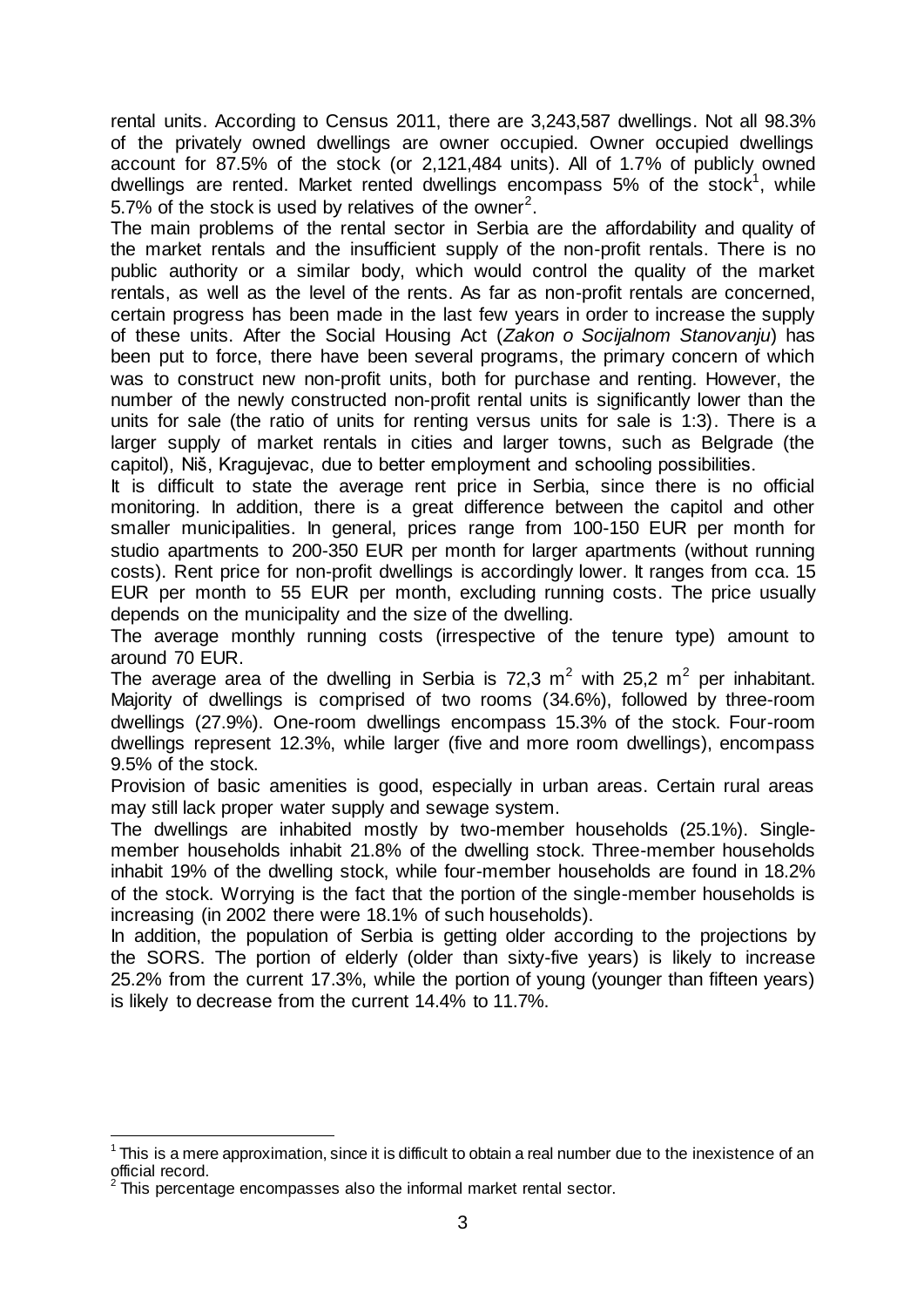- o Main current problems of the national rental market from the perspective of tenants:
- Affordability and quality of market rentals: higher quality market rentals are accordingly more expensive and unattainable for large portion of citizens.
- Absence of written contracts in the market rental sector.
- Insignificant number of non-profit rentals only in several towns across Serbia.
- Unawareness of the tenants and landlords of their rights and obligations from the rental relations.
- Only few associations of tenants, situated in Belgrade (the capitol) and Novi Sad. There are no other similar organizations, which would provide for support and advice to tenants and landlords.
- No subsidies or other housing benefits for tenants.
	- o Significance of different forms of rental tenure

The rental tenure in Serbia represents a less important tenure type compared to the owner-occupancy, predominately due to the high ownership rate. The non-profit sector is extremely small, while the market rental sector is mostly performed through the informal market.

o Private renting

Market sector is more important in the larger municipalities, where universities, administrative offices and branches of multinational companies are situated. In addition, the numerous IDP's and refugees found their shelter there.

Landlords in this sector are usually private persons, with the number of legal persons under private law (the so-called commercial landlords) being very small.

The contracts in this sector are left to the autonomy of parties regarding majority of contractual provisions. Most importantly, the rents are negotiated between the parties based on numerous criteria (location, equipment, etc.). Although the 1992 Housing Act (*Zakon o Stanovanju*) ought to regulate relations in this sector as well, over the course of time, its provisions ceased to produce any relevant effect. Therefore, provisions on leases in general, contained in the 1978 Obligation Relations Act (*Zakon o Obligacionim Odnosima*), govern this sector.

Important to note is that written contracts are rarely concluded. There is also no registry of these contracts.

> o "Housing with a public task" (e.g. dwellings offered by housing associations, public bodies, etc.)

Housing with a public task is offered by the municipal and non-profit housing organizations. However, these organizations are not present in every municipality, due to the lack of financing. As a result, housing with a public task is unevenly dispersed across Serbia.

The units in this sector are intended for individuals in serious financial and social distress. The applicants must fulfil several criteria in order to be awarded with one of the units (for instance, permanent residence for a certain period of time in the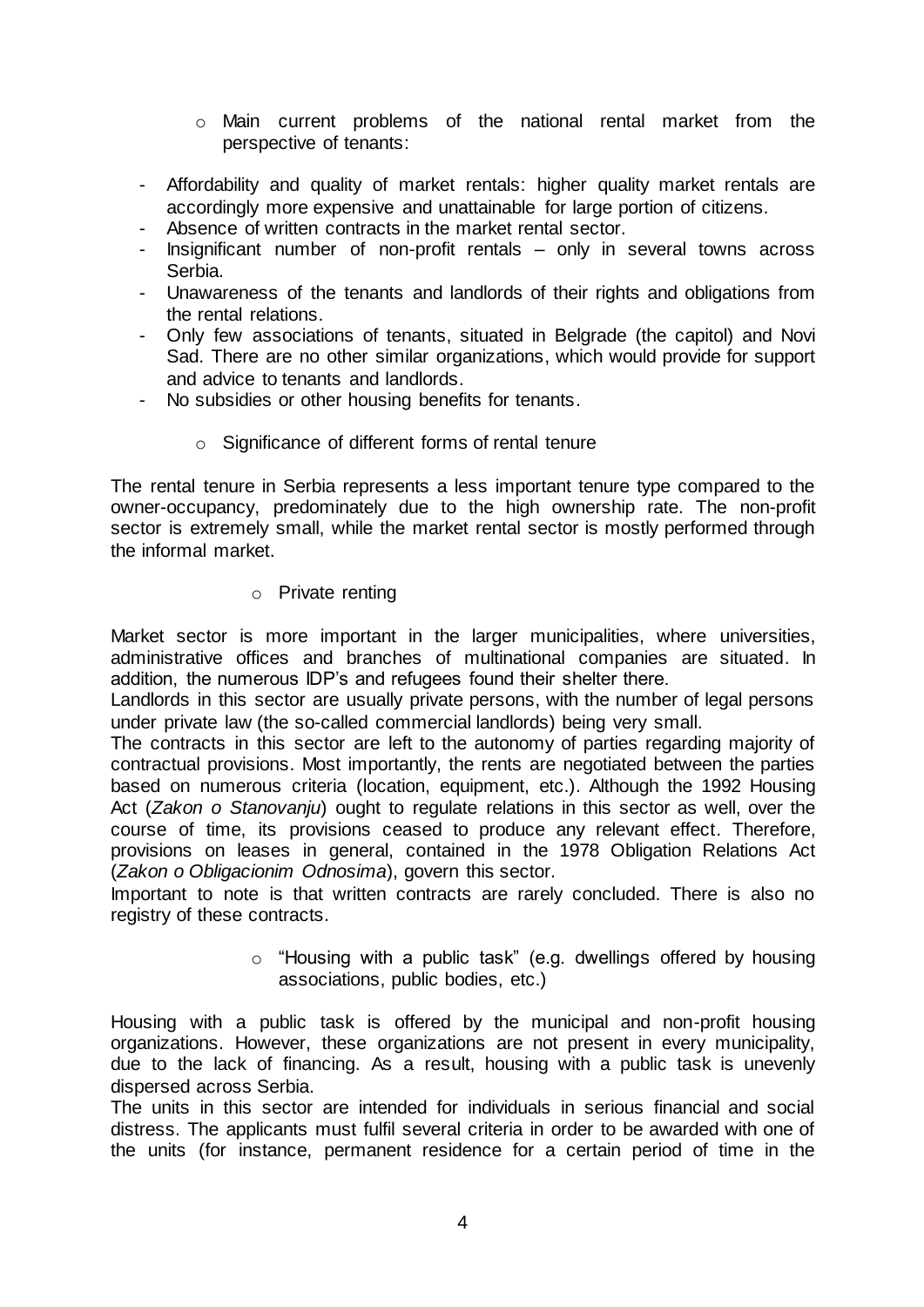municipality of application, income and property census, number of family members and children, etc.). In addition, the applicants must be Serbian citizens.

The rent in this sector is set in accordance with the executive acts of the owners. Therefore, the rent is not unilaterally set for the entire sector.

Contracts are usually set as limited in time, with the possibility of the prolongation afterwards. In certain municipalities (e.g. Belgrade and Smederevo), social renters do not pay the running costs of the residence.

There is also a program intended mostly for IDPs and refugees (although the local socially underprivileged households are entitled to apply) – the Social Housing in the Supportive Environment. The primary goal of the program is to offer these individuals an adequate residence and relocate them from the collective centres. Several units are usually set in one building and offered to the respective number of households. One of the units is intended for a younger household, which acts as a housekeeper and assists other households (usually elder and physically disables) with their chores. However, the number of such building is very small. In total, there are around 940 such buildings across Serbia.

> o Some general recommendations to foreigners on how to find a rental home (including any specificities with respect to the position of foreigners on the national rental market)

Finding a market rental dwelling in Serbia can be done by browsing through the specialized web pages with rental ads<sup>3</sup> or visiting one of the real estate agencies. The former may be a more time-consuming procedure. In numerous cases the ads on these web pages are posted by the real estate agencies and not only the landlords; therefore the final result is the same as going to the agency directly. Foreigners (as well as all other prospective tenants) must be careful when choosing the real estate agency, since there have been several cases, in which prospective tenants were chiselled by the swindler agents. For instance, the agent demanded an advance payment of the commission, but provided the clients with an apartment, which was not for renting. The agent then vanished, leaving the clients without the money and the apartment.

Market landlords more often than not do not discriminate against the foreigners. However, they may demand rent to be paid in advance, as a form of security. Nonprofit dwelling, on the other hand, cannot be awarded to non-Serbian citizens.

> o Main problems and "traps" in tenancy law from the perspective of tenants

Prospective tenants must pay attention to several issues when negotiating a contract. In the stage of looking for the dwelling, the tenants must carefully choose the real estate agency, as described above. Once they find a prospective landlord, they must always first ask whether he is prepared to conclude a written contract and allow them to register their residence on the address of the dwelling. They must also doublecheck the conditions of the dwelling and the furniture (if provided). The record on the conditions must be included in the contract. In addition, the tenants must be particularly careful to clarify all the details regarding the tenure, especially if the contract was not prepared by the professional (i.e. lawyer), but the landlord himself.

 3 For instance: www.srbija-nekretnine.org, www.kuca.rs, www.nekretnine-srbija.info.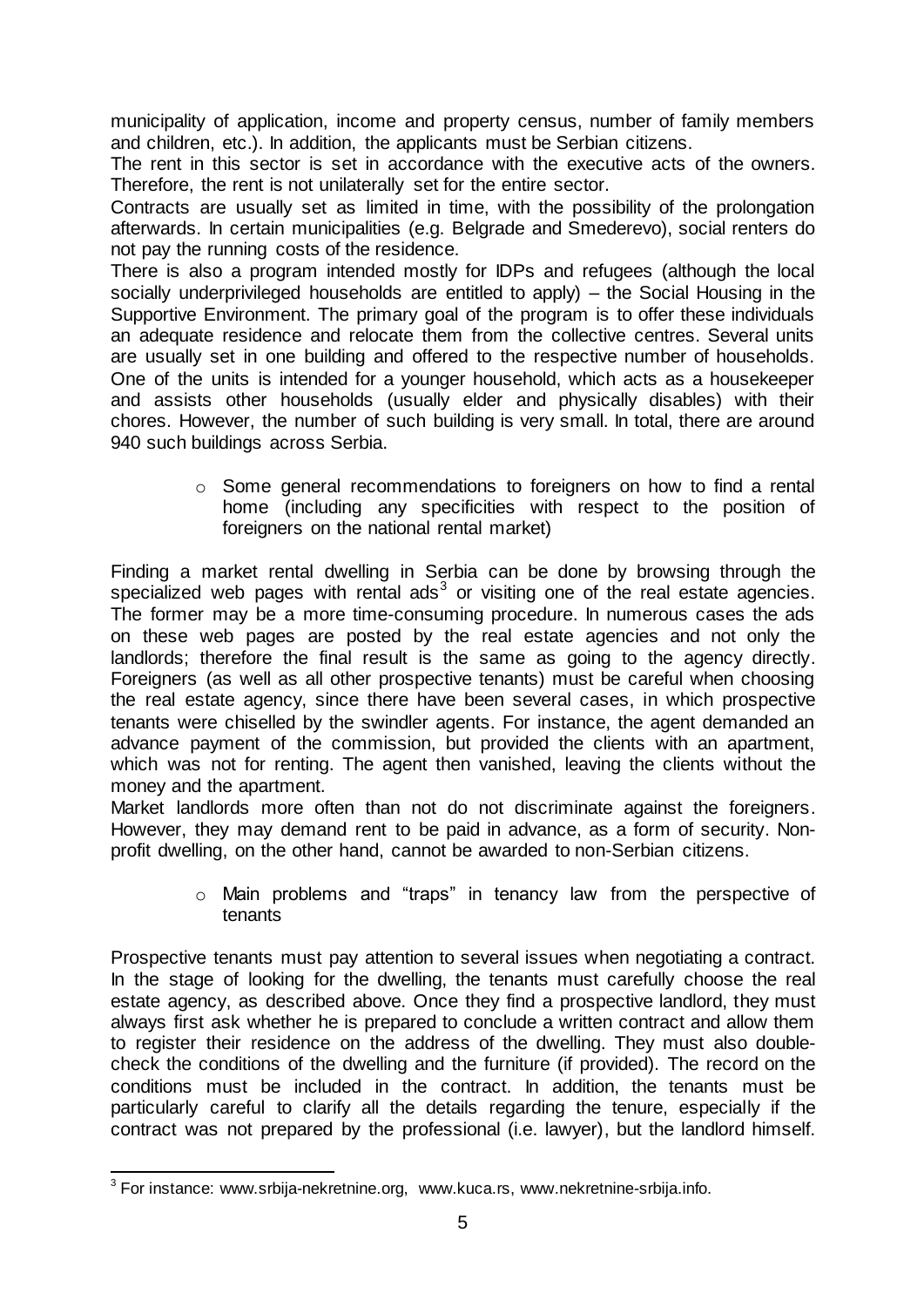This includes clarification of the payment of running costs (who is to pay what part of the costs), their obligations regarding the maintenance of the dwelling and repairs thereof, receiving guests, smoking, keeping animals, etc. It is also useful to agree with the landlord on some kind of a receipt for payments, if the rent is not paid on the bank account of the landlord.

It must be stressed that the court settlement of the disputes should be a measure of last resort due to the high expenses and long procedures, so it is better to clarify all the issues beforehand.

| <b>Serbian</b>                        | <b>Translation to English</b>          |
|---------------------------------------|----------------------------------------|
| aneks ugovora o zakupu stana          | an annex to a tenancy contract         |
| bitni elementi ugovora o zakupu stana | essential elements of tenancy contract |
| bliži članovi porodice                | closer family members                  |
| depozit                               | security                               |
| dodatak                               | subsidy                                |
| državina                              | possession                             |
| zakup na neodređeno vreme             | open ended tenancy                     |
| zakup na određeno vreme               | limited in time tenancy                |
| zakupac                               | tenant                                 |
| zakupodavac                           | landlord                               |
| zaštićeni zakupci                     | protected tenants                      |
| zelenaška zakupnina                   | usurious rent                          |
| iseljenje                             | eviction                               |
| korisnik                              | user                                   |
| krivični razlozi za otkaz             | culpable reasons                       |
| materijalni nedostatak                | material defect                        |
| nekrivični razlozi za otkaz           | non-culpable reasons for termination   |

*"Important legal terms related to tenancy law"*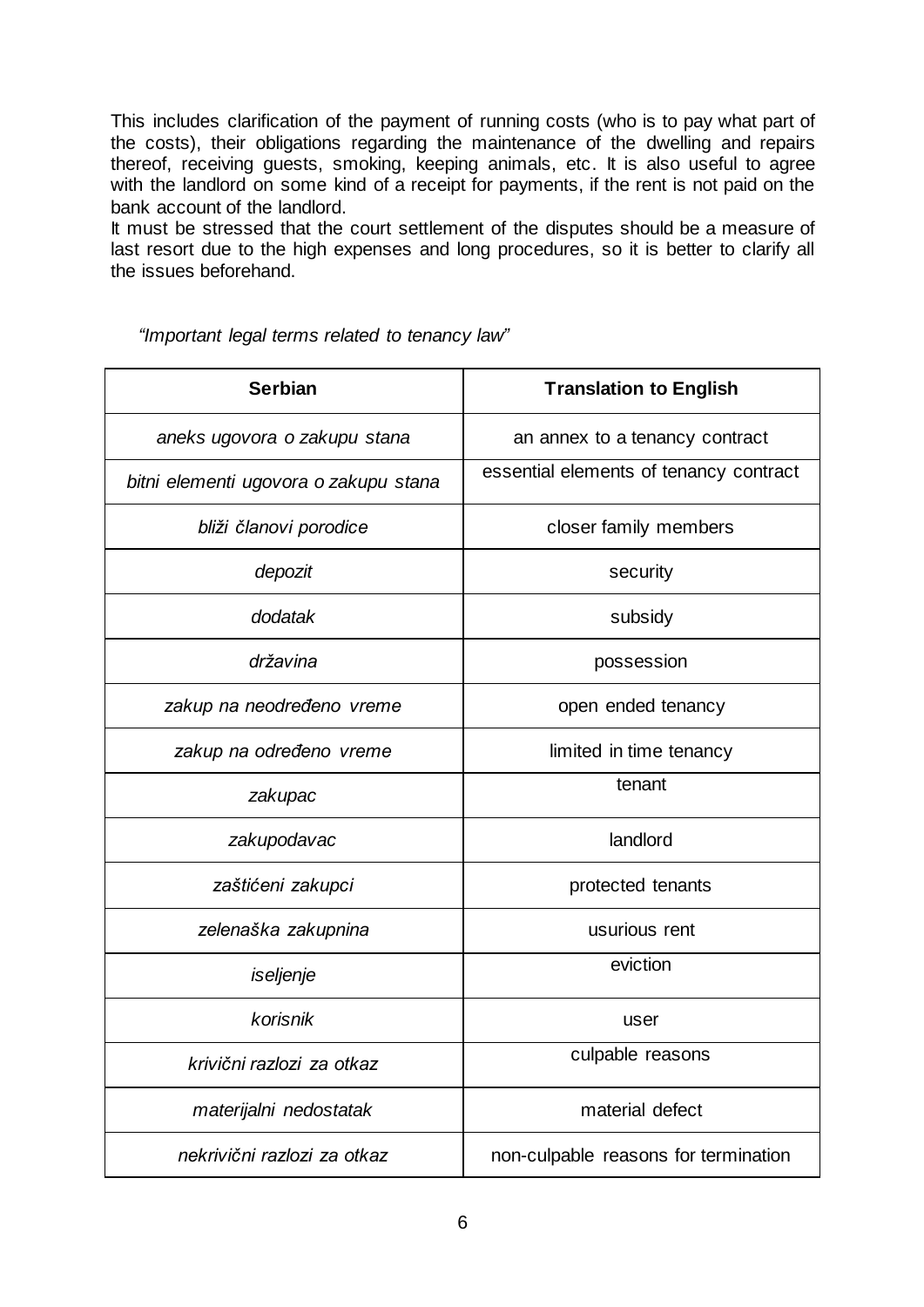| neparnični postupak                      | non-contentious procedure               |
|------------------------------------------|-----------------------------------------|
| neprofitna zakupnina                     | non-profit rent                         |
| obavljanje poslovne delatnosti           | pursuing commercial activity            |
| održavanje                               | maintenance                             |
| opomena                                  | admonition                              |
| opravdani razlozi                        | compelling reasons                      |
| otkaz                                    | termination                             |
| otkazni rok                              | notice period                           |
| podzakup                                 | subtenancy                              |
| popravka                                 | repair                                  |
| pravni nedostaci                         | legal defect                            |
| predaja stana                            | handing over of premises                |
| produžavanje zakupa na određeno<br>vreme | prolongation of limited in time tenancy |
| raskid                                   | mutual termination                      |
| saglasnost zakupodajalca                 | landlord's consent                      |
| službeni stan za zakup                   | employment based rental dwelling        |
| spor                                     | dispute                                 |
| stan za neprofitni zakup                 | non-profit rental dwelling              |
| stanarsko pravo                          | housing right                           |
| tekući troškovi                          | operating costs; running costs          |
| tržišni stan za zakup                    | market rental dwelling                  |
| tužba na iseljenje                       | eviction claim                          |
| tužba na ispražnjenje                    | action for vacating premises            |
| ugovor o zakupu stana                    | tenancy contract                        |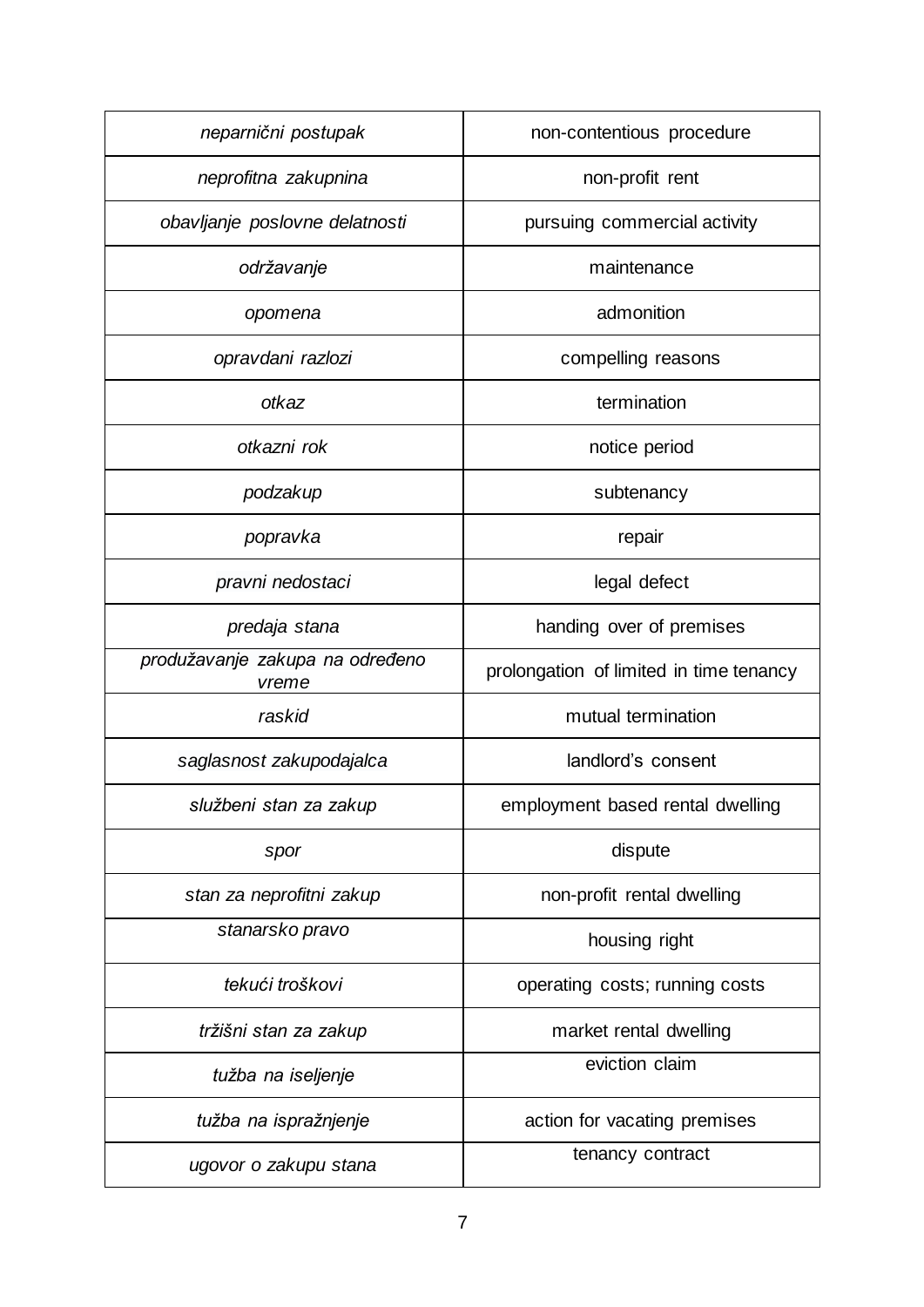# <span id="page-7-0"></span>**2. Looking for a place to live**

#### <span id="page-7-1"></span>**2.1. Rights of the prospective tenant**

 What bases for discrimination in the selection of tenants are allowed/prohibited? What about, for example, status as a foreigner, student, unmarried partner, or person with a short-term work contract?

Discrimination in the selection of tenants must be observed with regard to the landlord – whether he is a market or non-profit (public) landlord. Landlord in the public sector (municipal housing funds) must not discriminate against prospective tenants unless the basis for discrimination is given in the legislation. For instance, non-profit dwellings are intended only for Serbian citizens, thus discrimination regarding citizenship is allowed. In addition, positive discrimination is allowed in this sector (for instance, determining as eligible only applicants with children enrolled in the primary schooling or giving priority to single-parents). However, discrimination based on the religion or religious belief, sex and disability are not allowed. Market (non-commercial) landlords select tenants according to their own preferences and without restrictions.

 What kinds of questions by the landlord are allowed (e.g. on sexual orientation, intention to have children, etc.)? If a prohibited question is asked, does the tenant have the right to lie?

Market landlords are usually free to ask any type of question, whereas tenants have the right not to be honest when answering. However, there may be other legal consequences thereof, such as invalidity of the contract or liability for damages. Public landlords (non-profit landlords) are allowed to ask different questions in order to establish whether the applicant (prospective tenant) fulfils criteria for being awarded with such a dwelling. In addition, they may request from the applicants to enclose different evidence regarding their material and family status when applying for non-profit housing. The needed documents are enlisted in the relevant legislation (e.g. regulation issued by the Government and local municipal authorities regarding allocation of these dwellings). Thus, documentation stated in the relevant legislation is not regarded as inappropriate. Tenants have the right not to answer honestly. However, such actions may lead to the termination of the contract. For instance, if the applicant alleges that he his incomes are below the threshold, when in fact they are not, may constitute a reason for termination, since the tenant does not fulfil the criteria for these dwellings.

• Is a "reservation fee" usual and legal (i.e. money charged by the landlord to allow the prospective tenant to participate in the selection process)?

Reservation fee is unusual in both the market and non-profit sector. Some swindler real estate agents have requested an advance commission. However, this is not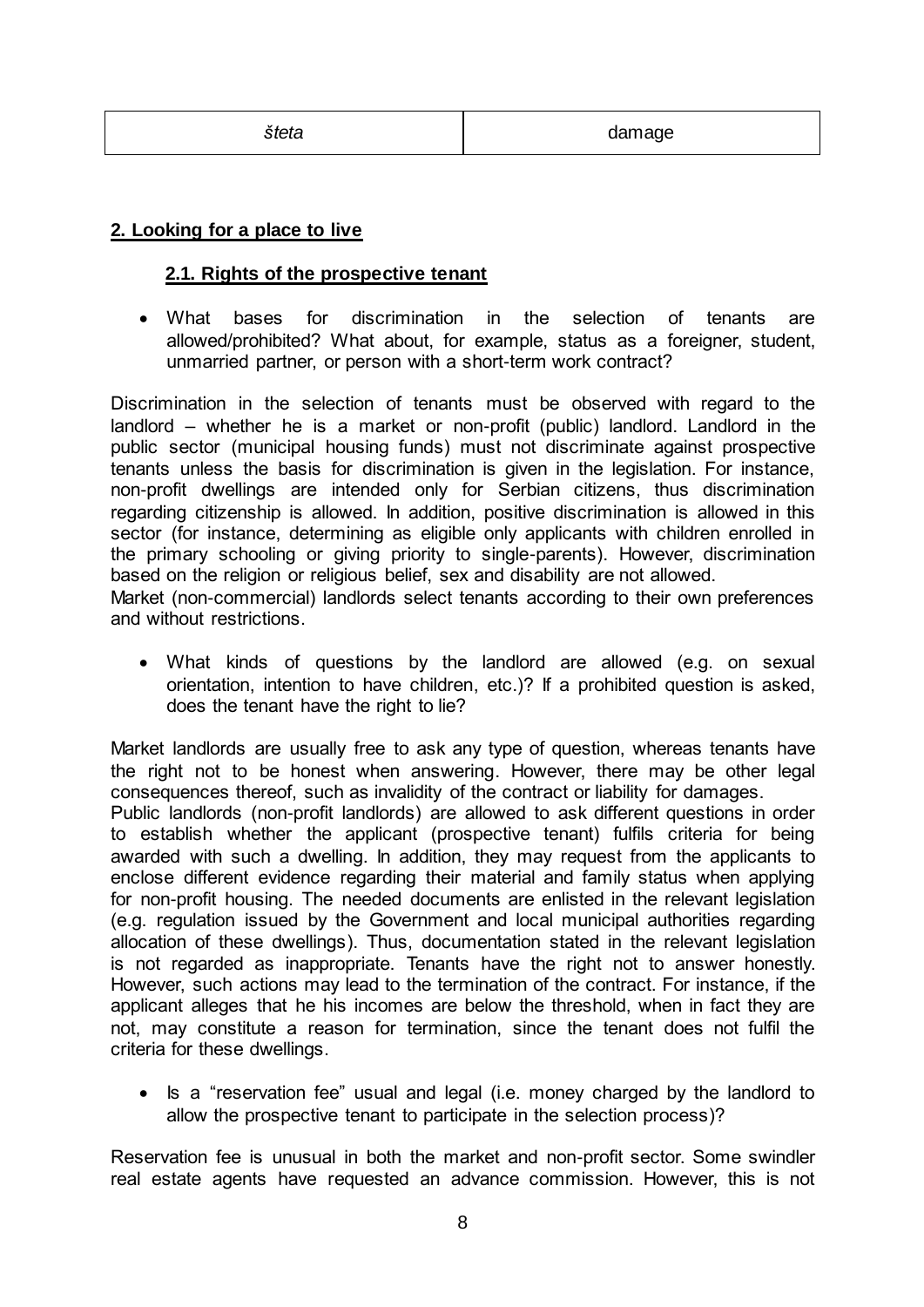lawful. The agents are only entitled to the commission as agreed upon with the brokerage contract and after the contract is concluded.

 What kinds of checks on the personal and financial status of the tenant are usual and legal (e.g. the landlord requiring an independent credit report)?

Checks on the personal and financial status of the tenant are different depending on the type of the rental relation. Market landlords may demand any type of checks on the personal and financial status of the tenant. There is no legal obligation for them to do so, nor there is a provision preventing them from asking for the documents. However, some of them do so in order to be sure that the tenant will be able to pay the rent.

On the other hand, public landlords in non-profit sector have a right to demand from the tenant (as well as tenant's household members of legal age) to enclose different documents, among which are also the certificates on incomes and dependent members, certificate on received net salaries, statement on the pecuniary circumstances, etc. All of these certificates are stated in the public tender.

 What is the role of estate agents in assisting the tenant in the search for housing? Are there other bodies or institutions assisting the tenant in the search for housing?

The role of the agents is usually to present the prospective tenants with appropriate dwellings, in accordance with tenants' demand. Agents also show the selected dwellings to the tenant at his request. Other services depend on the parties' preferences. In some cases, agents assist with the preparation of the tenancy contact.

Apart from the estate agents, there are no other bodies or institutions assisting tenants in searching for housing.

 Are there any accessible "blacklists" (or equivalent mechanisms) of bad landlords/tenants? Is there a system for rating and labelling preferred landlords/tenants?

There are no formal mechanisms or lists for determining a bad or a good tenant/landlord.

# <span id="page-8-0"></span>**2.2. The rental agreement**

 What are the requirements for a valid conclusion of a rental contract (is written form necessary; is registration necessary and if yes, what kinds of fees apply lawfully)?

The non-profit rental agreements (tenancy contracts) must be concluded in writing. There is no such requirement for the market rental contracts. Nevertheless, parties are advised to conclude written contracts in order to provide for the higher legal certainty of both parties. Oral agreement is also valid in front of the Court, if the party,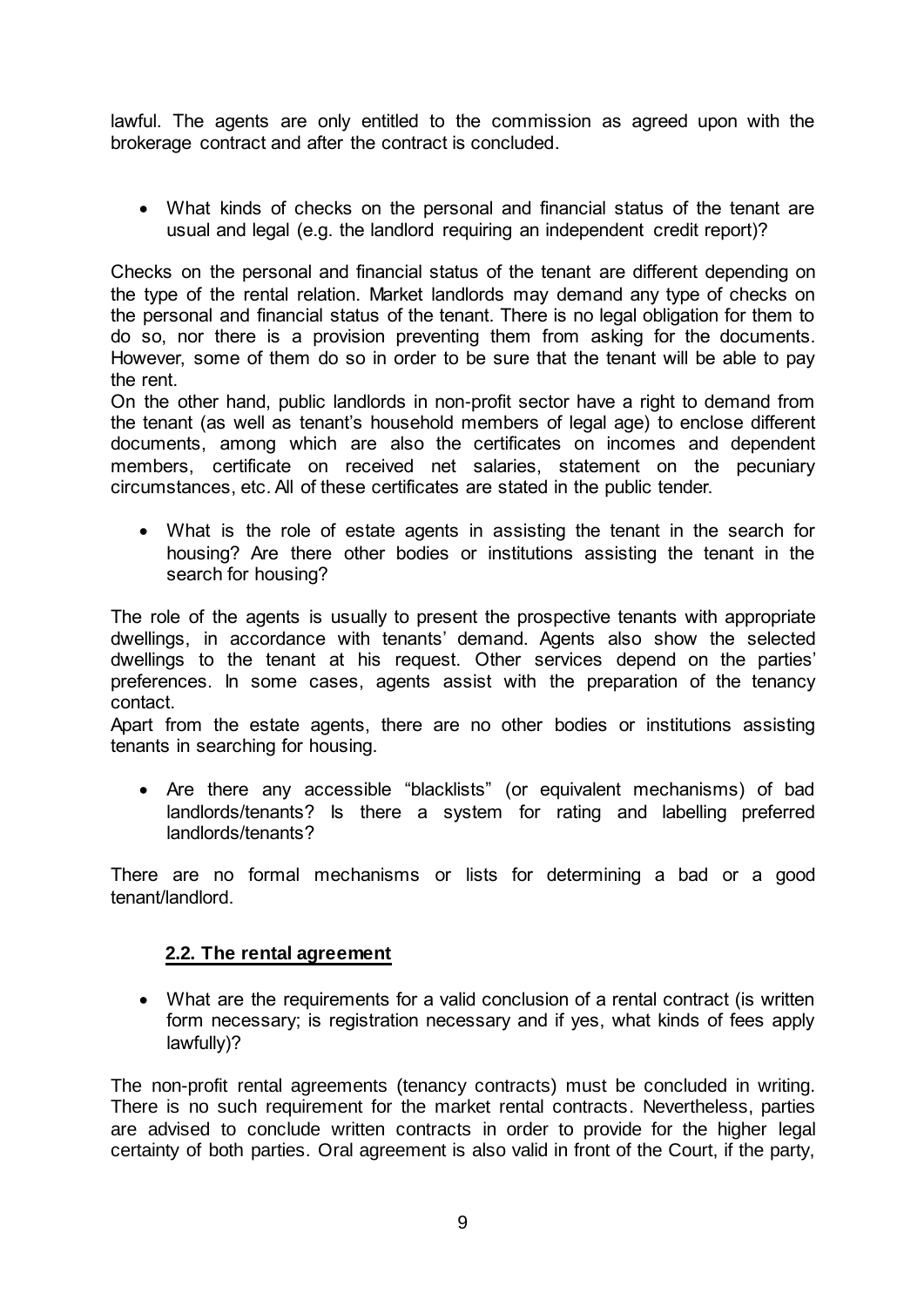claiming that the rental relation existed, may prove this. For instance, the proof may be the record of all the paid rents.

There are no other formal requirements regarding the market rentals. As far as nonprofit rentals are concerned, the tenants must be selected in a special procedure.

The registry of tenancy contracts has not been established. The only obligation of registration is the registration of the contract with the Tax Office (*Poreska Uprava*), for which there is no fee imposed.

- What is the mandatory content of a contract?
	- o Which data and information must be contained in a contract?

Mandatory content of non-profit contracts is enlisted non-exhaustively in Article 7 of the 1992 Housing Act.

Mandatory data and information are:

- information on the parties,
- date and location of the conclusion,
- information on the dwelling,
- reasons and notices for termination,
- mutual obligations,
- maintenance of the dwelling and the building,
- the rent price,
- the manner of paying and the scope of running costs,
- the period of tenancy,
- and the individuals residing in the dwelling (i.e. users).

Important to stress is that the contract, in which the period of rental is not defined, is considered as open-ended term contract. Furthermore, the notice on the increase of the rent must be communicated to the tenant at least one month before the intended increase. The record on the condition in which the dwelling is upon handing over is the also signed by both parties and enclosed with the contract.

The mandatory content of the market rental contracts is not strictly determined with the 1978 Obligation Relations Act, but it follows from the general provisions. It includes:

- the information on the parties and the dwelling,
- the payment of the rent,
- maintenance of the dwelling,
- agreement on the scope of the use of the dwelling and the sublease,
- reasons on termination.
	- o Duration: open-ended vs. time limited contracts (if legal, under what conditions?)

Duration of the contract is an important feature of contracts. If the period for which the contract is concluded is not stated in the contract, it is deemed that the contract is open-ended. Both types of contracts are possible in market and non-profit sector. However, in non-profit sector, the dwelling is usually awarded for the period in which the household is in severe social and financial distress, with the possibility of prolongation. In market sector, limited in time contracts are more common, also with the possibility of prolongation.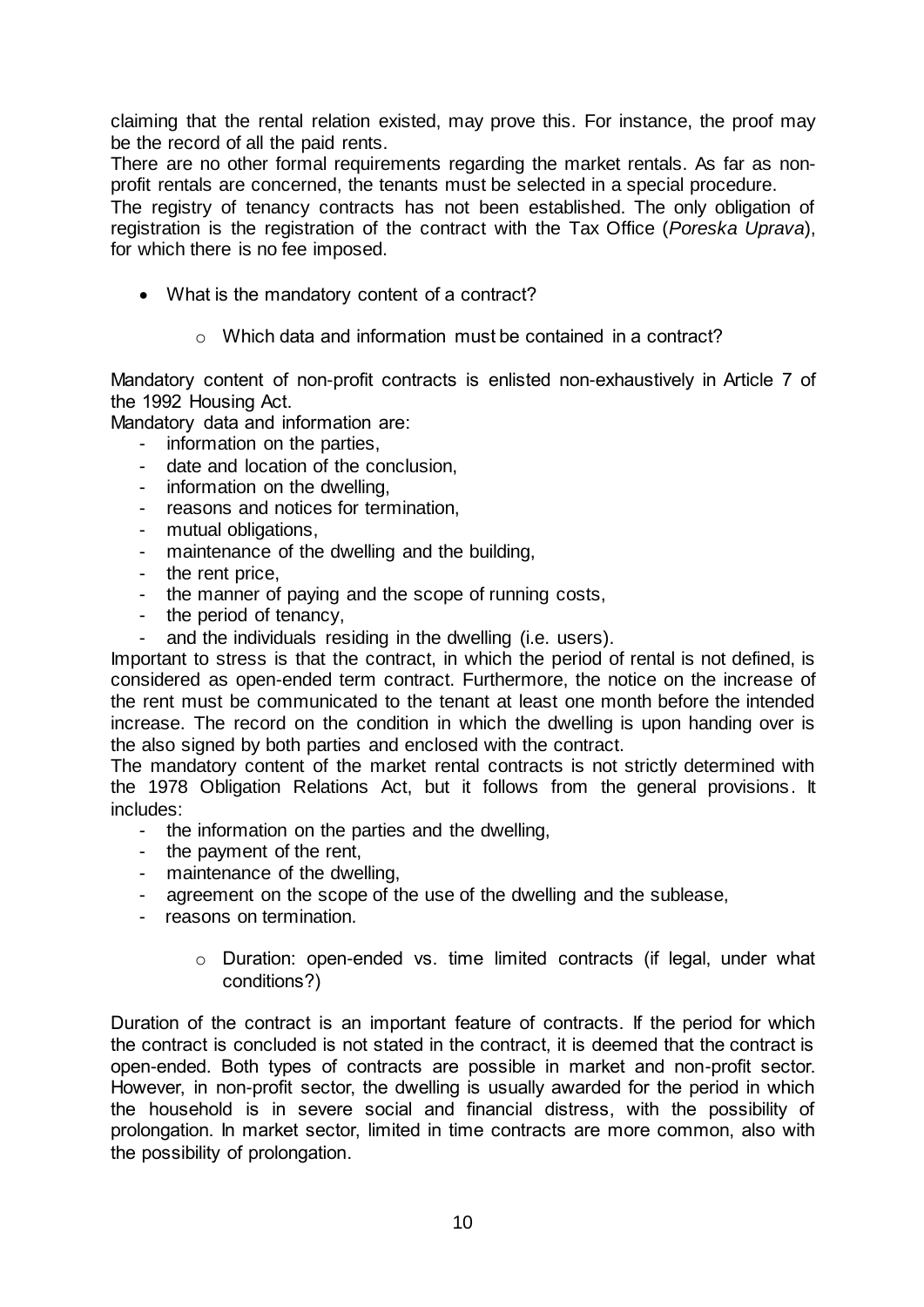o Which indications regarding the rent payment must be contained in the contract?

All tenancy contracts must necessarily contain the level of rent and its scope (does it include only the rent or also the running costs). Market rent is usually paid monthly, unless otherwise agreed between the parties (for instance, that the tenant is to pay for several months or a year in advance). The non-profit rent is paid monthly, until the fifteenth of the present month, unless otherwise determined in the contract.

If the non-profit landlord wishes to increase the rent, he must notify the tenant thereof, at least one month prior to the increase. This rule is not necessarily contained in the contract, but it follows from the legislation.

- Repairs, furnishings, and other usual content of importance to tenant
	- $\circ$  Is it legal for the landlord to shift the costs for certain kinds of repairs (if yes, which?) to the tenant?

It is legal for the landlord to shift the costs for certain kinds of repairs, since there are no strict rules regarding repairs and furnishing of dwellings in neither market, nor non-profit rentals. Provisions of the 1992 Housing Act regulate only the maintenance and repairs of the housing buildings and apartments and not the repairs of non-profit dwellings.

Therefore, the general provisions on repairs from the 1978 Obligation Relations Act apply to the repairs of individual units. The landlord, in general, is obliged to maintain the dwelling in proper condition for the entire period of the tenancy and is obliged to undertake necessary repairs. If the landlord fails to conduct the necessary maintenance work, the tenant is entitled to undertake them himself, while the landlord is obliged to reimburse any costs that emerged. For instance, the landlord is obliged to repair or replace the plumbing, which is old and worn-out.

However, the costs of small repairs, caused by the regular use of the dwelling or caused by the tenant or other person present in the dwelling with tenant's permission, as well as the other running costs, are borne by the tenant. For instance, if the tenant's child destroys one of the cupboards with the scissors, the tenant is responsible to repair it.

Tenant's responsibility is to inform the landlord on any needed repair during the period of tenancy, as soon as possible, unless the landlord is already aware of it. In addition, the tenant is obliged to inform the landlord on any unexpected hazard which could threaten the dwelling during the period of tenancy, so as to allow him to react in due manner. Otherwise, the tenant is not entitled to the reimbursement of the damage to which he was exposed, while he is obliged to reimburse the damages to the landlord. For instance, if there was a flood in the neighbour's apartment and there is a possibility of damage also in the tenant's dwelling, he must inform the landlord in order to take measures and prevent serious damage.

As far as maintenance of the housing buildings and other common parts, the owners of the housing buildings, apartments and other individual parts of multi-buildings in general are to provide for the maintenance of the buildings with all the installations, equipment and appliances, as well as the apartments and the special parts of the buildings. The main guiding principle is that the costs of repairs are borne by condominium owners according to their ownership share and not according to their actual use of the asset that needs the repair (whether it is an elevator, roof, common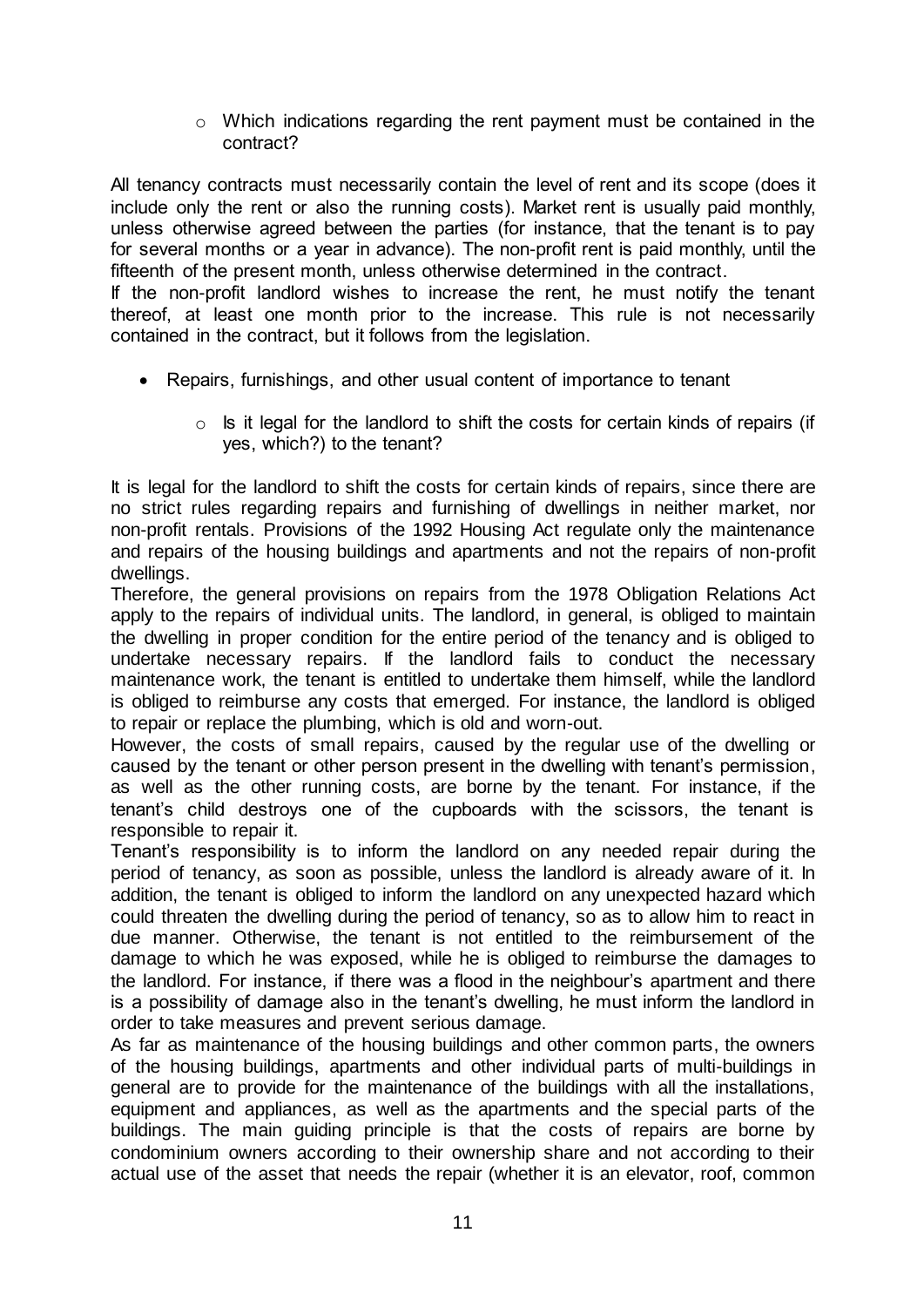are). The main goal of the maintenance is to allow safe use of the building and apartments (the so-called investment maintenance). This maintenance is in the public interest. The owners are also responsible for other undertakings: painting, cleaning of the stair halls, entrances and common areas, repairs and changes of common lightening, as well as other works for providing the maintenance of the building for its proper use (the so-called current maintenance). This means that the landlords (both non-profit and market) are responsible for this type of repairs. They cannot shit these costs to the tenants, unless otherwise agreed in the contract.

> o Is the landlord or the tenant expected to provide furnishings and/or major appliances?

Furnishings in both types of rentals are usually provided by the landlord. The most necessary furniture, such as kitchen and toilet furniture and closets, are always provided. Some landlords provide also the entire furniture (also beds, tables, chairs, appliances). The equipment of the furniture is usually resembled in the higher rent price of market rentals.

> $\circ$  Is the tenant advised to have an inventory made so as to avoid future liability for losses and deteriorations (especially in the case of a furnished dwelling)?

In non-profit sector, the inventory (the record on the condition of the dwelling upon handing over) is mandatory. However, also the market tenants are advised to make the inventory at the very beginning of the tenancy, in order to avoid possible misunderstandings with the landlord afterwards.

o Any other usual contractual clauses of relevance to the tenant

There are no other contractual clauses of relevance to the tenant.

- Parties to the contract
	- o Which persons, though not mentioned in the contact, are allowed to move into the apartment together with the tenant (partner, children etc.)?

Unless mentioned in the non-profit contract, persons other than the tenant cannot move into the apartment. Tenants in non-profit rentals are legally obliged to provide the list of individuals who are to use the dwelling with them, being family members or not. Otherwise, this may constitute a reason for termination of the contract.

For market rentals, the 1978 Obligation Relations Act does not contain a rule, which would oblige the tenant to inform the landlord on who else is to use the dwelling. However, in order to avoid misunderstandings, it is better to include also the list of such individuals.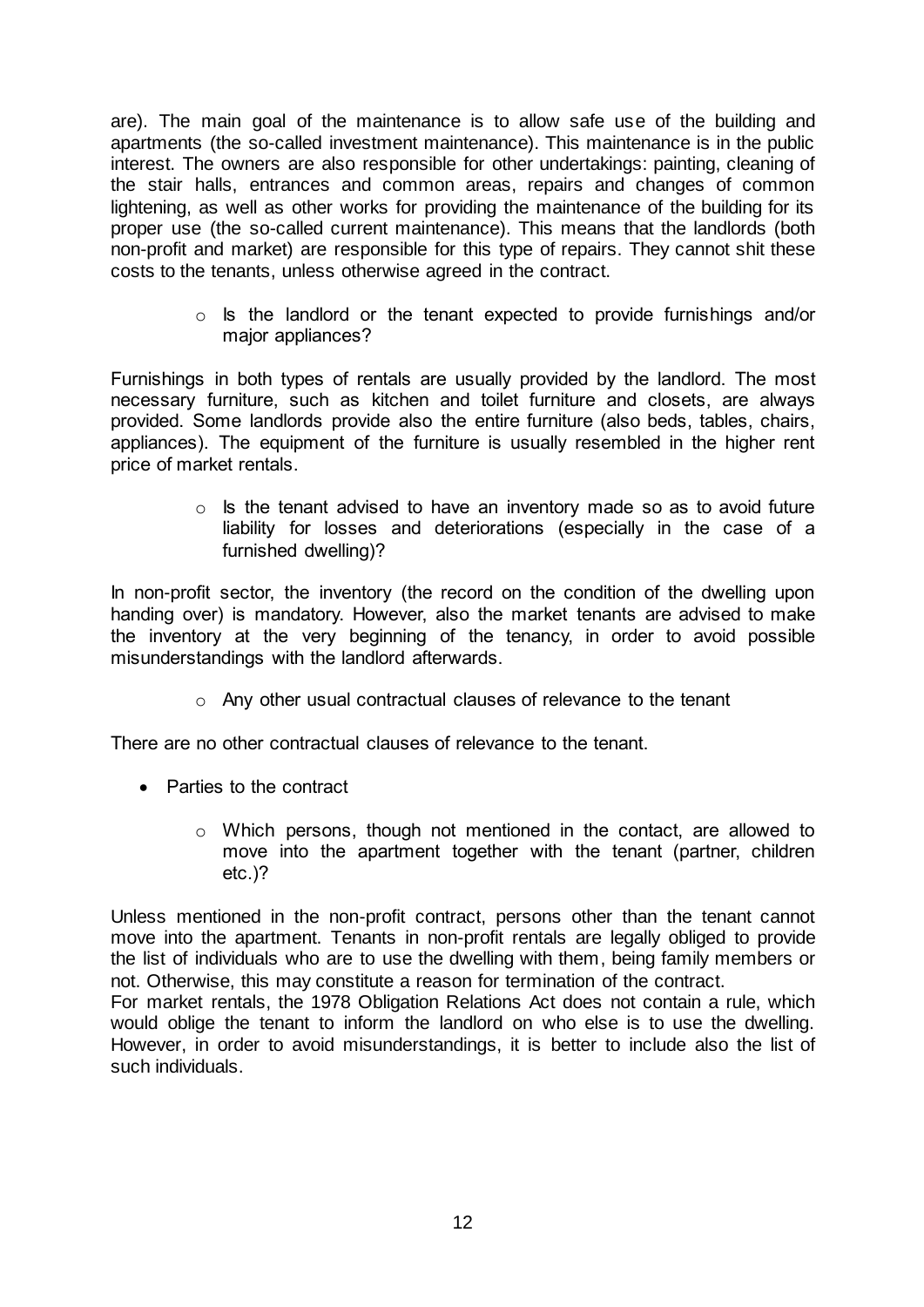o Is the tenant obligated to occupy the dwelling (i.e. to use as tenant's primary home)?

The obligation to live in a dwelling is not contained in the legislation. However, such obligation may be deduced from the general provisions of the 1978 Obligation Relation Act, especially regarding the non-profit rentals. For instance, tenants are obliged to notify the landlord on any threat to the dwelling. Otherwise, they are liable for the damages. Unless they are residing in the dwelling, they will not be able to act accordingly. Furthermore, tenants are to use the dwelling in accordance with their purpose. Purpose of the dwellings is to be occupied. Otherwise, the housing (nonprofit) stock in inappropriately used.

- o Is a change of parties legal in the following cases?
	- o divorce (and equivalents such as separation of non-married and same sex couples);

There are no special provisions in the 1992 Housing Act or the 1978 Obligation Relation Act on the divorce, separation of the non-marital partners or same-sex partners<sup>4</sup>. This matter is arranged in the divorce or separation procedure.

The only possibility is in the case of domestic violence. The court may order the violent partner to move out of the joint dwelling, irrespective of his ownership or tenancy right. However, it is not explicitly stipulated that the change of the parties in this case is obligatory.

o death of tenant;

Change of parties after the death of the tenant is legal in both non-profit and market rentals. The members of the non-profit tenant's family household may continue to use the dwelling. This right is given only to those members residing in the dwelling with the deceased prior to his death. The new tenancy contract is concluded with the member of the family household, who is determined by all the members consensually. If there is no other member of the family household left, the new contract may be concluded with the individual, who is no longer the member of the family household or the individual, who was a member of the family household of the previous tenant, if he continued to reside in the dwelling (for instance, a brother, a sister, etc.). The following individuals are deemed as family household members of the tenant: his marital spouse, children (born during the course of the marriage or outside, adoptees or stepchildren), parents of the tenant or his spouse, as well as the individuals, whom the tenant is legally obliged to support. These individuals have a right to conclude the new contract in sixty days following the death of the tenant; otherwise, the contract is terminated. As for the market rental relations, the contract is continued with the deceased tenant's inheritors, unless other arrangement is reached in the contract.

> o apartments shared among students (in particular: may a student moving out be replaced without permission of the landlord);

<sup>-</sup><sup>4</sup> Same-sex partners are not legally recognized in Serbia.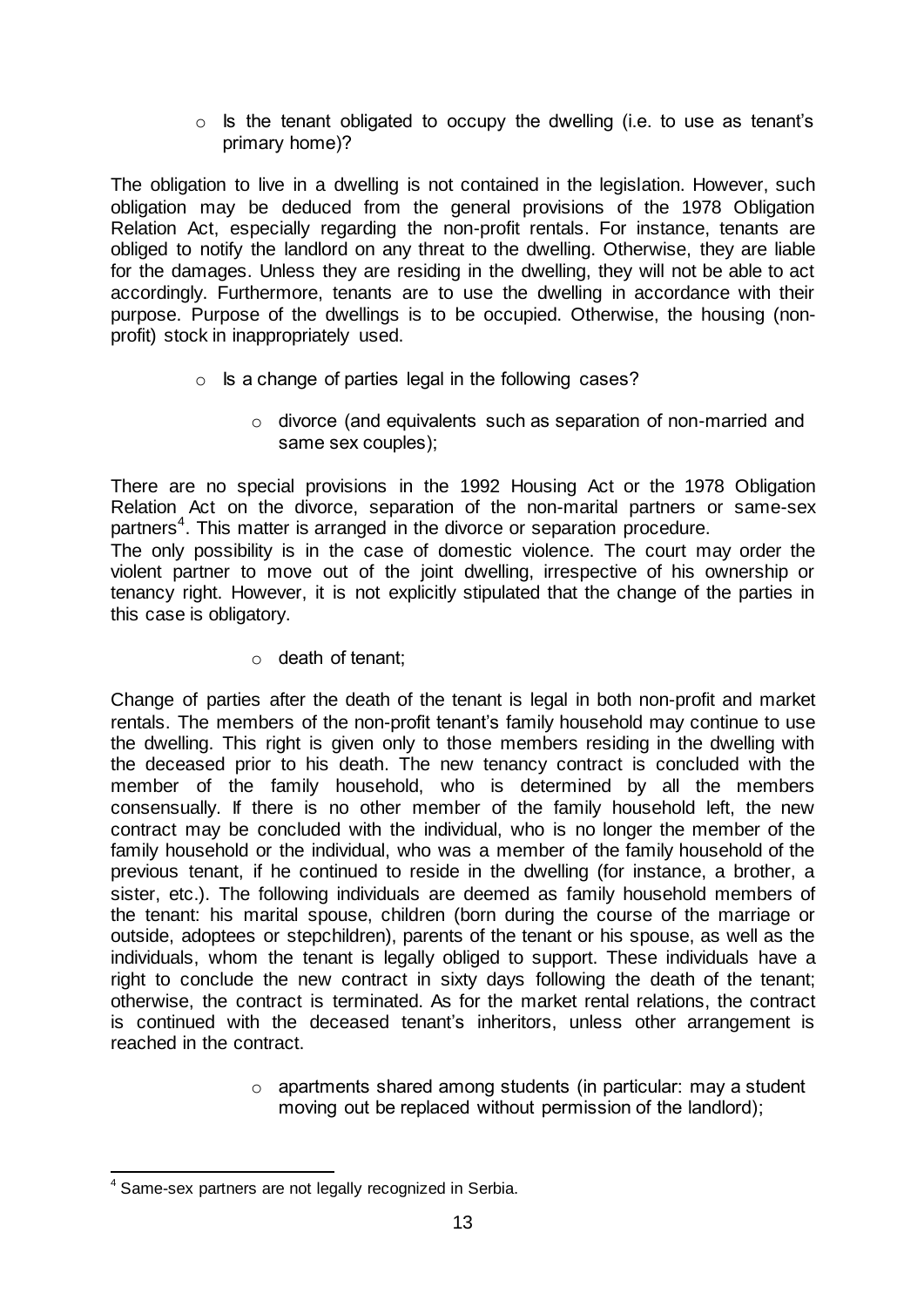No strict rules regarding replacing the student, who moved out, are present in the legislation. Replacing the student, who moved out, is a matter of agreement between the parties. Some landlords prefer to find the new student on their own, while others leave this to other users.

o bankruptcy of the landlord

Bankruptcy of the landlord in general does not lead to the change of the tenant's position. If the dwelling is sold, tenant is entitled to terminate the contract, if he does not approve of the new landlord. The new landlord (buyer of the dwelling) enters into the obligations and rights of the previous landlord and is bind by the previous contract, however only, if the tenancy contract was concluded and the dwelling handed over to the tenant before the order on the enforcement.

If there was a mortgage on the dwelling and the dwelling is to be sold in the enforcement procedure (in an out-of-court procedure), the solution may be different. The tenant must agree with the conclusion of such mortgage. The reason for this is that he is obliged to empty the premises and hand them over to the new owner in fifteen days following the sale.

> • Subletting: Under what conditions is subletting allowed? How can an abuse of subletting (when the tenant is offered not an ordinary lease contract but only a sublease contract) be counteracted?

Subletting is not directly prohibited with the legislation regarding the non-profit rentals. However, it is prohibited to conclude the subletting contract without the consent from the landlord. Otherwise, the landlord is entitled to terminate the contract.

The landlord (the main tenant) and the sub-tenant must conclude a sub-lease contract in writing. The landlord (the main tenant) must register the contract with the competent Tax Office. Almost the same provisions apply to the subletting as to the regular tenancy contracts. The peculiarity is that the subletting contract is terminated instantly with the termination of the original tenancy contract, regardless of the fact that the subletting contract was concluded for a longer period of time or as openended. The argument is that the sub-lease is based upon the original lease, and once the original lease is terminated, all the sub-leases deriving from the former (main) tenant – sub-lessor - must be terminated as well.

In market rentals, subletting is allowed, unless otherwise agreed in the contract and unless it may harm the landlord (for instance, if the dwelling might suffer greater wear and tear than economically acceptable for the landlord). If it is necessary to obtain the permission from the landlord, he could refuse to give it only due to some justified reason. The tenant guarantees the landlord that the sub-tenant will use the dwelling in accordance with the tenancy contract. If the permission was not obtained, but was needed according to the law or on the contractual bases, such contract provides no legal effects and the landlord is entitled to terminate the tenancy contract. The landlord is entitled to demand payment of any tenancy related debt owed by the subtenant to the tenant directly from the sub-tenant. Nevertheless, there is no direct legal relation between the owner and the sub-tenant. The same rules regarding rights and obligations of tenant and landlord apply also to relation between tenant and subtenant, unless otherwise agreed. Subletting is necessarily terminated with the termination of the tenancy contract. Thus, the sublet contract is a separate contract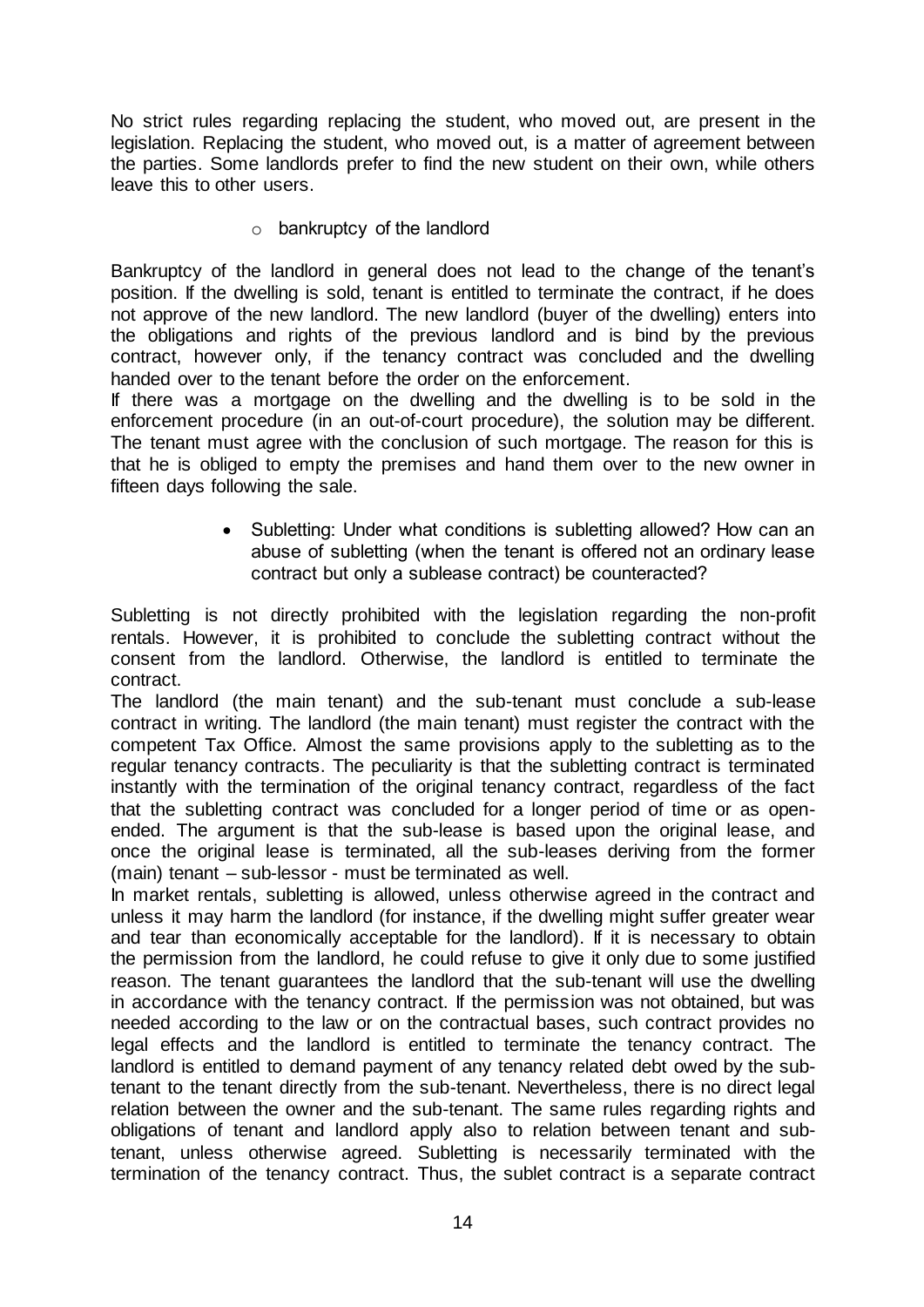from the tenancy contract, but the existence of subletting depends on the existence of the tenancy relation.

> $\circ$  Does the contract bind the new owner in the case of sale of the premises?

The position of tenant in non-profit rentals is not affected with the respective change of the landlord. The new landlord enters into the legal position of the former party and is entitled to all rights and obligations.

The similar applies if the dwelling is transferred to the new landlord after the start of the market rental contract. If the contract between the original landlord and the tenant does not stipulate the period of the lease, nor is the period set by a statute, the new landlord cannot terminate the lease prior to the termination of the statutory period of notice.

However, if the dwelling was not handed over to the tenant before the conclusion of the sale contract, the new owner is not obliged to hand over the dwelling to the tenant, unless he was aware of the tenancy contract upon the conclusion of the sale contract. In this case, the tenant has the right to reimbursement from the previous landlord. In addition, the law determines the joint and several liability of the previous landlord (the seller) for any obligations imposed on the new owner (the buyer) in respect to the tenant. In any case, the tenant is entitled to terminate the tenancy contract, respecting the statutory period of notice, if he does not approve of the new landlord.

- Costs and Utility Charges
	- o What is the relevant legal regulation of utilities (i.e. the supply of water, heating and electricity)? Must the landlord or the tenant conclude the contracts for provision of utilities?

Utilities are not specifically regulated in reference to the tenancy relations. Usually the rental dwellings (both market and non-profit) are already equipped with the necessary utilities, thus the tenant does not need to conclude his own contracts. If the contracts are concluded for a longer period of time (which is rare in practice), the landlord and tenant may agree that the utility bills are addressed to the tenant. However, the tenant is the addressee for the bills of utilities, which he introduced in the apartment (for instance, for internet, telephone, cable, if these were not provided beforehand).

There are no specific rules as to the arrears with the payment of bills (for instance, special rules that could apply in such situations). Supplying companies are not interested in the user of the dwelling and relations thereof.

> o Which utilities may be charged from the tenant by the landlord? What is the standard practice?

Neither of the statutes regulates the scope of other costs to be paid by the tenant. Non-profit tenants with open-ended contracts pay separately the rent and the running costs (for the water supply, electricity, telephone, licence fee for radio and television). Certain tenants in non-profit rentals (for instance, tenants in the Social Housing in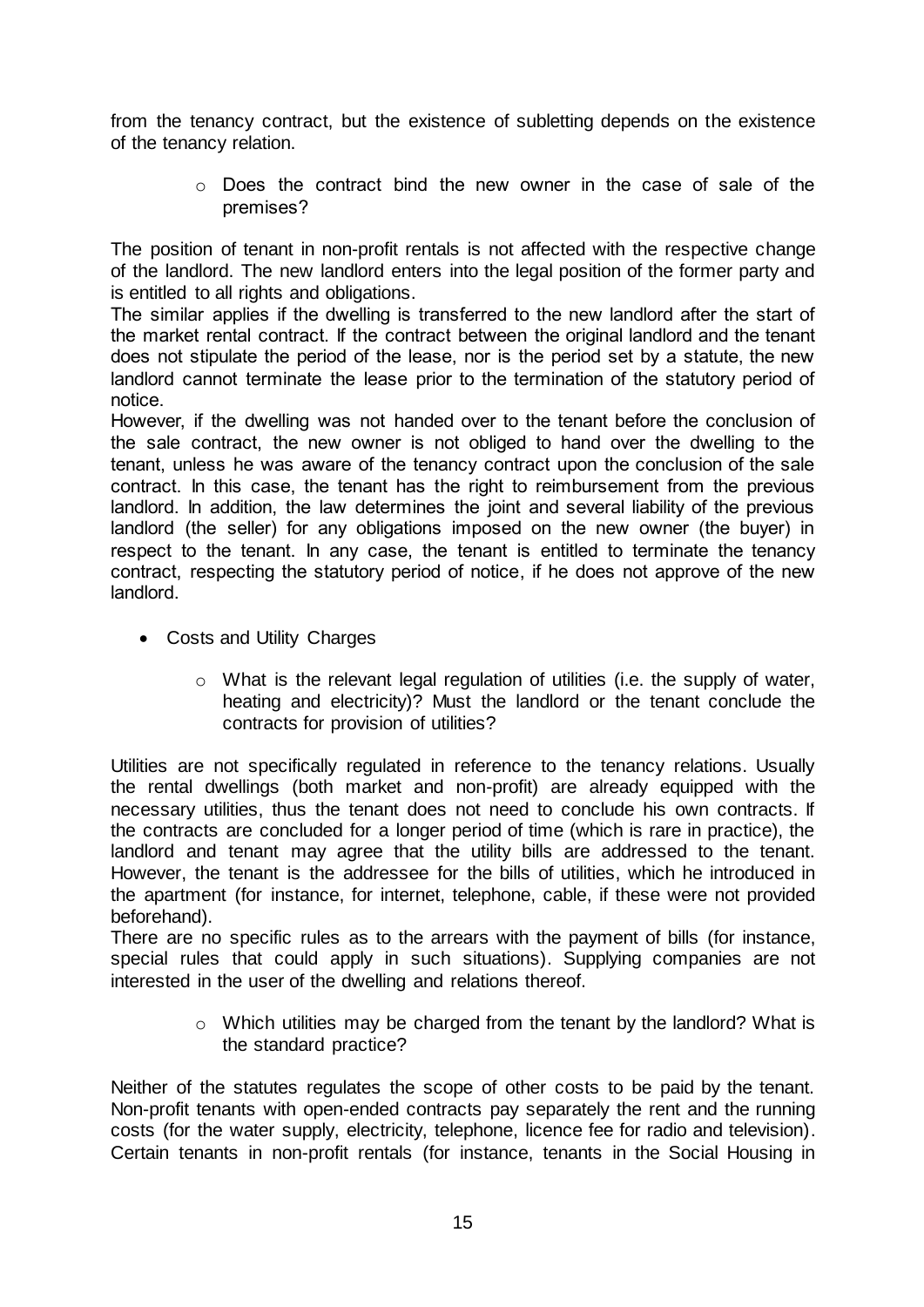Supportive Environment) pay only the running costs of apartments, while they are freed from paying the rent.

The tenants in market rentals are to cover the costs in the scope agreed upon with the landlord. This refers to the costs not included in the rent price. Such costs usually include individual running costs. If nothing is stated in the contract, the agreed amount covers only the rent, while running costs are paid separately. The tenant and landlord in market rentals may agree that the tenant is to pay a lump sum (a kind of compensation for the use of the dwelling), covering both rent price and running costs. Accordingly, the tenant has no other costs, unless otherwise agreed. However, payment of the lump sum is very rare, since the actual consumption may be a lot higher than the lump sum.

> o Is the tenant responsible for taxes levied by local municipalities for the provision of public services (e.g. for waste collection or road repair)?

Tenants in both market and non-profit rentals are levied with the waste collection. In Serbia this is not paid as a tax, but as a regular monthly bill (as part of the running costs). Road repair is not paid as a municipal tax. Such payment is imposed on the drivers.

Tenants (both market and non-profit) pay the Property Tax only, if the rental contract is concluded for the period longer than one year or as an open ended. It is paid irrespective of the Property Tax by the landlord.

In practice, there are no contracts for market rentals concluded for period longer than one year or open ended contracts. Rather chain contracts are concluded.

> o Is it lawful to shift condominium costs, and if yes, which ones, onto the tenant (e.g. housekeeping costs)?

It is lawful to shift the condominium costs onto the tenant. These costs are also part of the running costs. They include, for instance, housekeeping costs and costs of small repairs in the common areas. Such costs are usually paid to the manager of the building.

- Deposits and additional guarantees
	- o What is the usual and lawful amount of a deposit?

Legislation does not limit the amount of the deposit. It is usually agreed between the parties in market rentals. Usual amount of a deposit (security) ranges from one to two monthly rents (although it can be also higher for more luxurious dwellings). There are no deposits in the non-profit rentals.

> o How does the landlord have to manage the deposit (e.g. special account; interests owed to the tenant)?

There are no special rules on managing the deposit. Therefore, different agreements are possible between the parties. Usually, the amount of the deposit is set off with the last rent or certain repairs, if needed.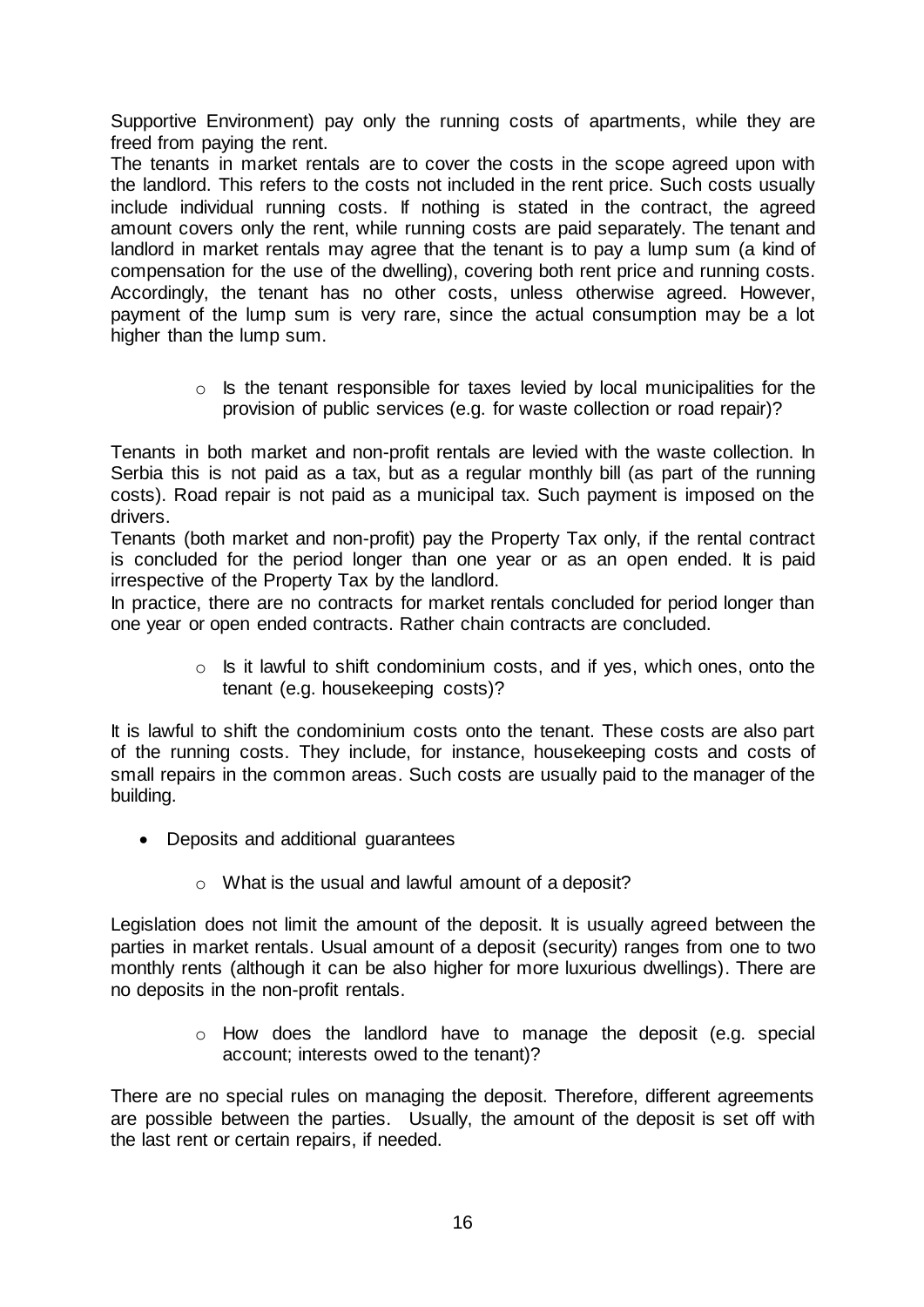$\circ$  Are additional quarantees or a personal quarantor usual and lawful? What kinds of expenses are covered by the guarantee/ the guarantor?

Additional guarantees or a personal guarantor are not usual, although they are not unlawful. Provisions on the guarantees are contained in the 1978 Obligation Relations Act (Articles 997 and further). Guarantor's obligation cannot be greater than the obligation of the tenant. If it is agreed that his obligation is greater, the value of the obligation is reduced to the amount of the tenant's debt.

#### <span id="page-16-0"></span>**3. During the tenancy**

#### <span id="page-16-1"></span> **3.1. Tenant's rights**

- Defects and disturbances
	- o Which defects and disturbances are legally relevant (e.g. mould and humidity in the dwelling; exposure to noise e.g. from a building site in front of the dwelling; noisy neighbours; occupation by third parties)?

A precise definition of defects and disturbances is not available in the legislation. Legally relevant defects and disturbances can be deduced from the general provisions on the material and legal defects of the dwelling. The landlord must protect the tenant from certain defects and disturbances and provide him the normal use of the dwelling.

Landlord is responsible to protect the tenant from the non-obvious defects, such as smell from the shafts. He is liable for defects, if he claimed that the dwelling is impeccable. Irrelevant is the fact that the tenant could have been aware of the defects or that the defects are obvious, since the landlord guaranteed that the dwelling is without any defect whatsoever.

The parties may agree that the landlord is not liable for certain material defects. However, such contractual provision is deemed null and void, if the landlord knew of the defects and intentionally withheld this, if the defect is such that it prevents the use of the dwelling, or if the landlord exploited his dominant position. For instance, the landlord is liable for repairing the leaking window, even though the parties agreed that tenant is to bear all the cost connected to the repairs of the dwelling, if the landlord knew about the broken window, but did not tell the tenant.

Exposure to noise (either by the neighbors or a building site) is relevant only if the landlord expressly asserted that the location is quiet. Otherwise, tenants are entitled to file the prohibition injunction against the person causing the noise. Mould and humidity are material defects, for which the landlord is responsible.

Occupation by the third parties is also a defect. Landlord is obliged to protect the tenant from such disturbances. The tenant is entitled to a legal protection of possession for disturbances from the third parties in the same extent as the landlord (he has this right against every third party).

However, the landlord is not liable for defects and disturbances caused by the tenant himself. For instance, if the tenant is responsible for the humidity in the dwelling (if he rarely aerates the dwelling), the landlord is not liable to eliminate the deficiency.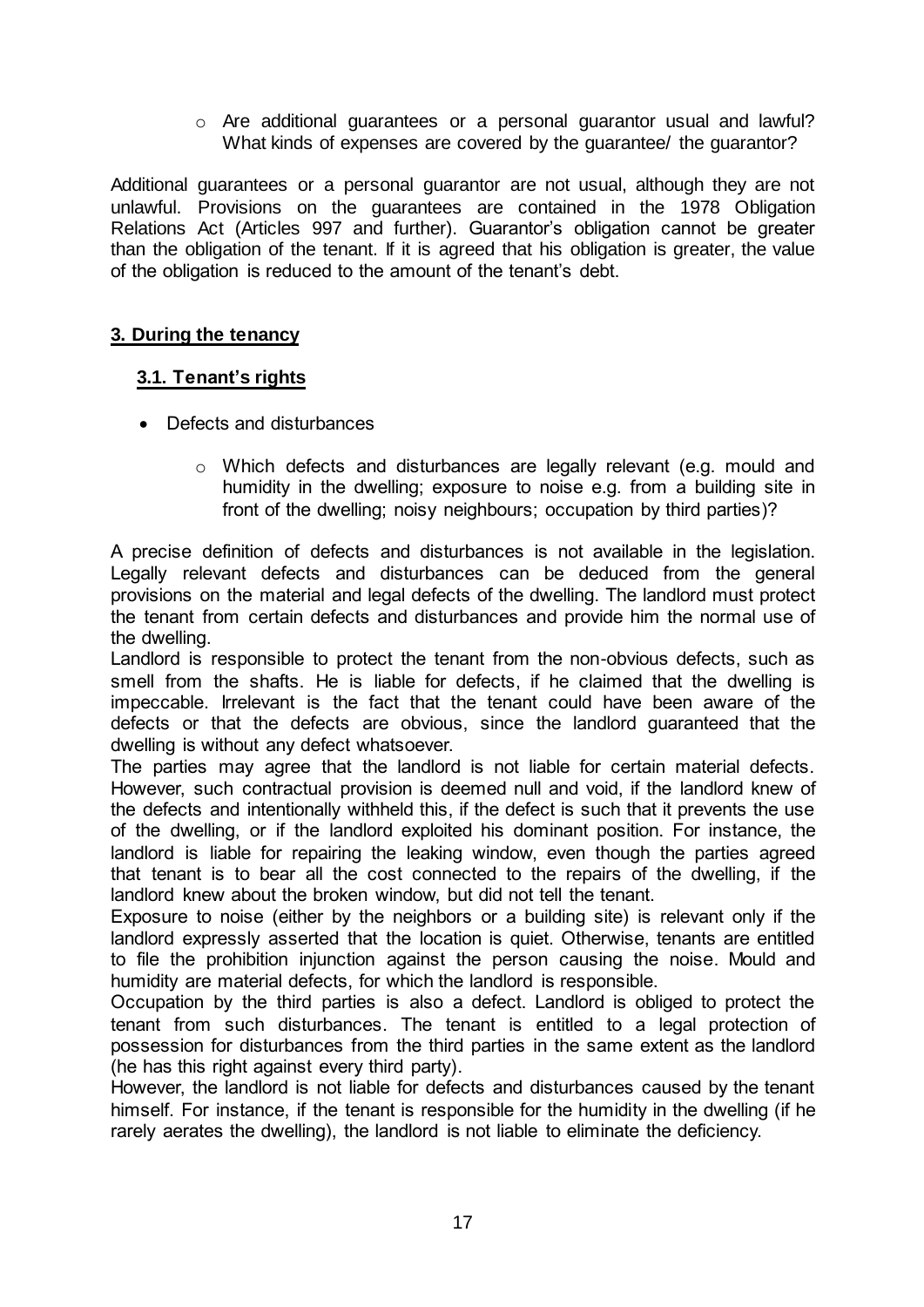o What are the tenant's remedies against the landlord and/or third parties in such situations (e.g. unilateral rent reduction vs. rent reduction to be allowed by court; damages; "right to cure" = the landlord's right to repair the defect; the tenant first repairs the defect and then claims the costs from the landlord)

Tenant's primary obligation is to notify the landlord on the defect or the disturbance (material or legal) for which the landlord is liable to address without unnecessary delay, unless the landlord is already aware of it. Otherwise, he loses the right to the reimbursement of damage incurred because of the defect or disturbance, unless the landlord was aware of the defect or the disturbance. In addition, he must reimburse the damages sustained by the landlord.

In general, the rights of the tenant, when the dwelling is exposed to a certain defect, depend on the scope of the defect. If the defect is unrecoverable, the tenant can either terminate the contract or demand a decrease of the rent price. For instance, if there is a flood in the common area (not caused by the tenant, but rather due to the poor maintenance of the piping by the landlord) and there is now damp in the dwelling as well, the tenant may either terminate the contract or demand reduction of the rent. If it is possible to remove the defect without any major constraints for the tenant, the tenant is entitled to demand either removal of the defect within a set deadline or decrease of the rent price. For instance, if there was a flood, not caused by the tenant, but rather due to the poor maintenance of the piping by the landlord, and the parquet floor in the dwelling was destroyed. If the landlord fails to remove the defect within the set deadline, the tenant may terminate the contract or demand a decrease of the rent price. The length of the additional period is not determined, but it depends on the particular circumstances in each case. Therefore, the tenant may terminate the contract only if the landlord fails to remove the defect. These provisions apply also for the cases when the dwelling does not have a certain characteristic, which it was supposed to have according to the contract or its normal use, as well as if it loses such characteristic during the lease. Another example may be the leaking roof. If the roof is leaking due to a misplaced tile and the dwelling's walls are dump, the tenant is to first notify the landlord thereof. He must provide the landlord with the deadline, within which the roof should be repaired. If the landlord repairs the roof within the deadline, the tenant is entitled only to the lower rent. If the landlord fails to meet the deadline, the tenant may terminate the contract in addition to the lower rent. However, if the defect of the roof is such that it is beyond the repair, the tenant has a right to terminate the contract as soon as he becomes aware of this fact.

The tenant may also repair the dwelling on his own. However, he cannot unilaterally reduce the rent, but is obliged to demand such reduction from the court (unless parties agree to set-off the costs of the repair and the rent).

The tenant is not entitled to any reimbursement from the third parties. He may only file the possessory claims against third parties. Any reimbursement of damage must be claimed from the landlord.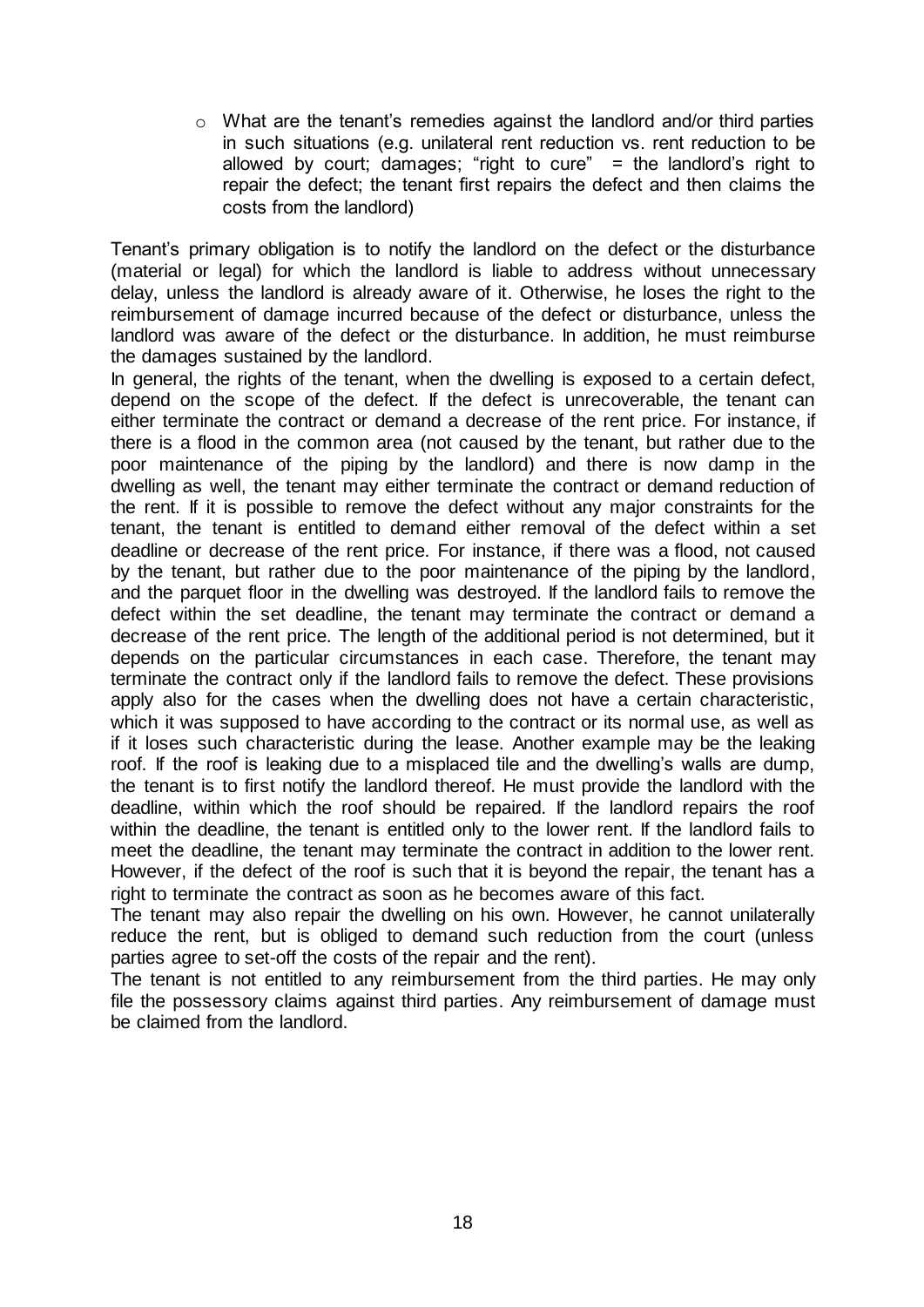- Repairs of the dwelling
	- o Which kinds of repairs is the landlord obliged to carry out?

Landlord must repair any defect that was not caused by the tenant or due to his negligence, so that the normal use of the dwelling is possible. However, in market rentals, the parties may also agree otherwise. If the tenant or the individual, for whom he is responsible, inflicts certain damage, landlord is not responsible for the repair. The parties may agree that the landlord repairs also such damage, however, at the tenant's expense. For instance, landlord must repair or replace piping, if it is old and dilapidated. However, if the tenant was neglectful with the maintenance of the piping, the landlord is not responsible for the repair.

> $\circ$  Does a tenant have the right to make repairs at his own expense and then deduct the repair costs from the rent payment?

The explicit right of the tenant to make repairs at his own expense and then deduct the repair costs from the rent payment does not follow from the legislation. However, such right may be agreed upon between the parties in market rentals.

- Alterations of the dwelling
	- o Is the tenant allowed to make other changes to the dwelling?
		- In particular, adaptations for disability (e.g. building an elevator, ensuring access for wheelchairs etc.)
		- **EXECUTE:** Affixing antennas and dishes
		- Repainting and drilling the walls (to hang pictures etc.)

Tenants in both market and non-profit sector may alternate and improve the dwelling, its equipment and devices only with the written consent of the landlord, unless the parties agreed otherwise in the contract (which is rare). Tenant is allowed to make only such improvements on the dwelling without the landlord's authorization, which can afterwards be removed without damaging the dwelling. The landlord is not obliged to compensate their value, although he may, if he opts to do so.

For instance, for putting in the new tiles the tenant should obtain the consent of the landlord, since such works demand damaging the floor of the dwelling. In addition, after the removal of the tiles, it would be difficult to restore the original state of the floor. If the tenant installs a removable air conditioning system (for which he does not need the landlord's consent, since it may be removed without the damage) the landlord may opt to reimburse the costs of the installation instead of forcing the tenant to remove it.

According to the case law, the landlord may not oppose to the works by the tenant, which are needed for increasing the living conditions in the dwelling and are in accordance with modern housing standards (for instance, installation of central heating). Building an elevator or ensuring access for wheelchairs would probably also met the above criteria, if the tenant or one of the users is a disabled person. Fixing antennas has not been raised as an issue and would probably be allowed. Repainting and drilling the walls is the matter of agreement between the parties.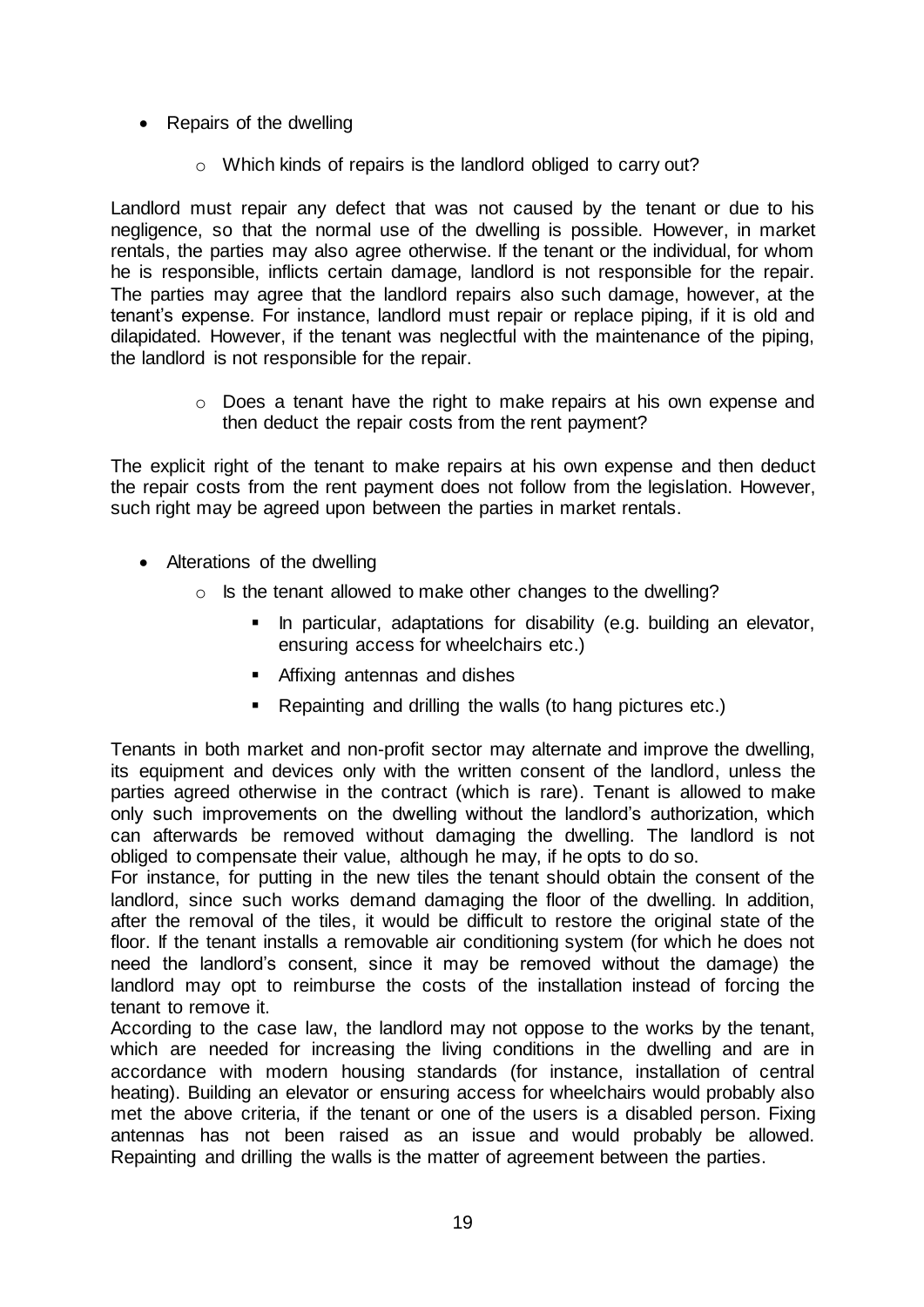Tenants must be aware that performing the improvements and changes without the landlord's consent may constitute a culpable reason for the termination of the tenancy contract (since it may be deemed as use contrary to the purpose of the contract).

- Uses of the dwelling
	- o Are the following uses allowed or prohibited?
		- **EXEC** keeping domestic animals

Keeping domestic animals is not explicitly regulated. It is the matter of agreement between the landlord and the tenant. Also, in certain cases, this may be the matter of the internal house rules of the multi-unit building or public law regulation. For instance, some municipalities do not allow certain breeds of animals (e.g. pit bull terrier) to be kept in the municipality or its part.

**•** producing smells

The rules of neighbourly law apply to tenants as well. Therefore, tenants must retain themselves from inflicting disturbances to other residents. This refers to producing smells and other immisions (noise, garbage, etc.).

**•** receiving guests over night

Receiving guests over night is in general allowed, unless there is a different agreement between the parties.

**fixing pamphlets outside** 

Fixing pamphlets outside is not explicitly regulated. It depends on the agreement between the landlord and the tenant. As with keeping the domestic animals, this may be the matter of the internal house rules of the multi-unit building or the public law regulation.

**small-scale commercial activity** 

In general, dwellings are to be used for residence. As an exception, only a part of an apartment may be used for pursuing a commercial activity; however, in such a manner so that the building and residents are not exposed to jeopardy. In addition, the building must not suffer any damage thereof, while the other residents of the building must not be disturbed in their peaceful use of the building. An example of commercial activity is law practice.

However, the landlord is entitled to terminate the non-profit tenancy contract, if the tenant uses the dwelling for pursuing a commercial activity without his consent. As far as market rentals are concerned, the landlord may terminate the contract, if the dwelling is used contrary to the contract or the purpose of the contract, without the notice period. Therefore, tenants are advised to obtain the consent before they decide on conducting the commercial activity.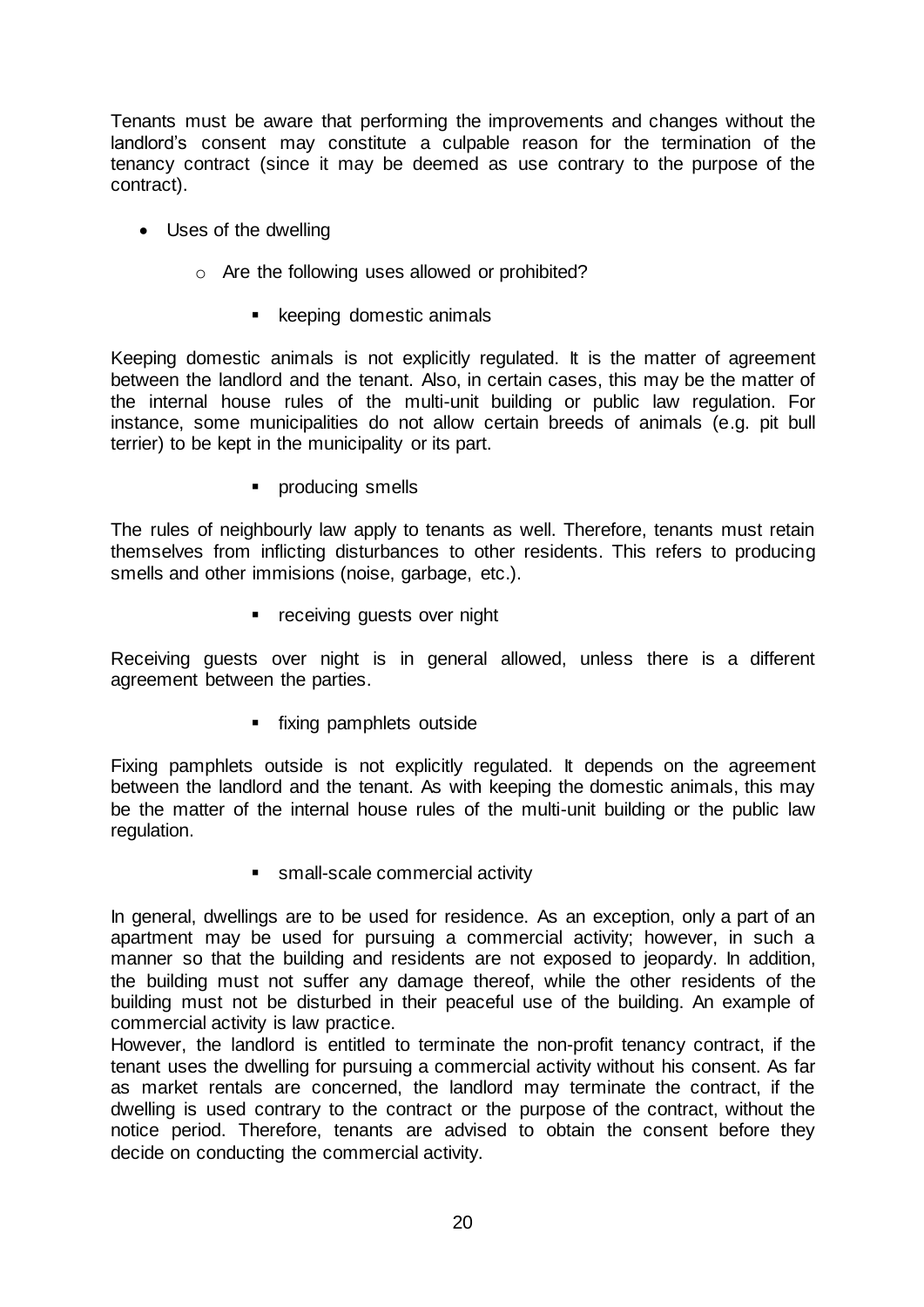# <span id="page-20-0"></span>**3.2. Landlord's rights**

• Is there any form of rent control (restrictions of the rent a landlord may charge)?

The rent control is exercised only in the non-profit sector. The manner of calculations is set in the regulatory act enacted by the competent Minister. The rent price is determined two times a year for a six-month period (January-June and July-December). It depends on the area of the dwelling, quality of the dwelling and the building in which the dwelling is situated. The relevant regulatory act is the Directions on the Manner of Determining the Rent (*Uputstvo o Načinu Utvrđivanja Zakupnine*), prepared by the Minister of Construction and Urbanism (*Ministarstvo Građevinarstva i Urbanizma*).

The rent for market rentals is not subject to any control. It is a result of the negotiation between the parties, depending on the location, size and equipment of the dwelling.

• Rent and the implementation of rent increases

Rent increase in the market sector depends solely on the agreement between the parties. Rent increase in non-profit sector may be exercised only if the relevant legislation is amended or different values of dwellings are set.

- o When is a rent increase legal? In particular:
	- Are there restrictions on how many times the rent may be increased in a certain period?

There are no restrictions on how many times the rent may be increased in a certain period.

> **Is** there a possible cap or ceiling (fixed by statute or jurisprudence) which determines the maximum rent that may be charged lawfully?

The cap or ceiling determining the maximum rent that may be charged lawfully is not present.

Landlords in non-profit rentals are bound by the rent as determined with the valid legislation on the non-profit rents.

> o What is the procedure to be followed for rent increases? To what extent can the tenant object to a rent increase?

Increase of market rents has to be agreed by the parties. No particular procedure is prescribed, unless the parties agree otherwise in the tenancy contract.

Increase of non-profit rents must be communicated to the parties one month prior to the intended increase. This provision has no practical value, since the rents are increased based on the change of the relevant regulation.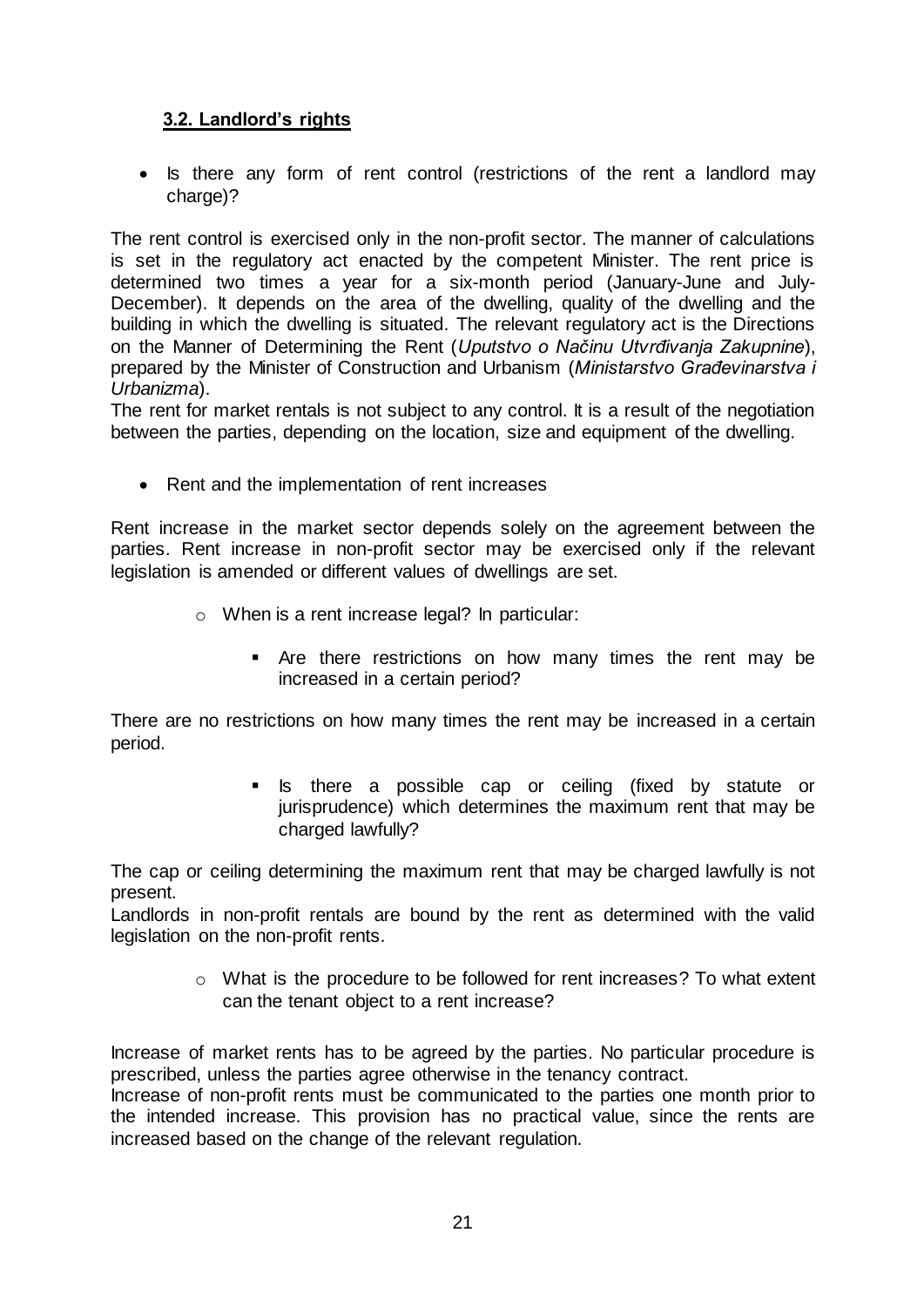- Entering the premises and related issues
	- o Under what conditions may the landlord enter the premises?

The conditions, under which the landlord may enter the premises, are not regulated with any of the relevant statutes. This issue must be agreed between the parties and stated in the contract.

 $\circ$  Is the landlord allowed to keep a set of keys to the rented apartment?

Landlord is in general not prohibited from keeping a set of spare keys of the rented dwelling, although the parties may agree otherwise in the tenancy contract.

> $\circ$  Can the landlord legally lock a tenant out of the rented premises, e.g. for not paying rent?

If the tenancy contract is still in force (i.e. the landlord has not notified the tenant on the breach, giving him the deadline to rectify the situation), the landlord may not lawfully lock the tenant out (even though this is a standing practice of some landlords in market rentals). Such intrusion would be deemed as a disturbance of possession. Therefore, the tenant has a possessory protection also against the landlord.

> o Can the landlord legally take or seize a tenant's personal property in the rented dwelling, in particular in the case of rent arrears?

Landlord does not have a right to seize tenant's (movable) property in case of rent arrears or other breach of the contract. The reason for this is that he does not have the possession on the movables. However, the landlord and the tenant may establish a contractual lien, pursuant to Articles 966 and further of the 1978 Obligation Relations Act. After the debt is matured, the landlord may demand from the Court that the movables are sold at the public auction or according to their current price, if the movables have a market or stock value.

# <span id="page-21-0"></span>**4. Ending the tenancy**

# <span id="page-21-1"></span>**4.1. Termination by the tenant**

• Open ended contract (if existing): under what conditions and in what form may the tenant terminate the tenancy?

Tenants in non-profit rentals (irrespective of the period of tenancy) must give notice at least thirty days prior to the intended moving out of the dwelling. The notice must be given in a written form. If the notice period is shorter than thirty days, the tenant must cover the rent price also for the following month. The tenant is not obliged to state any reasons for the termination of the contract. In order for the termination to be legally effective and valid, only general provisions on the declaration of will are applied (not given under threat, free from errors, etc.).

Tenants in market rentals are entitled to terminate an open-ended contract with an eight-day notice period, without stating the reasons thereof. However, the notice must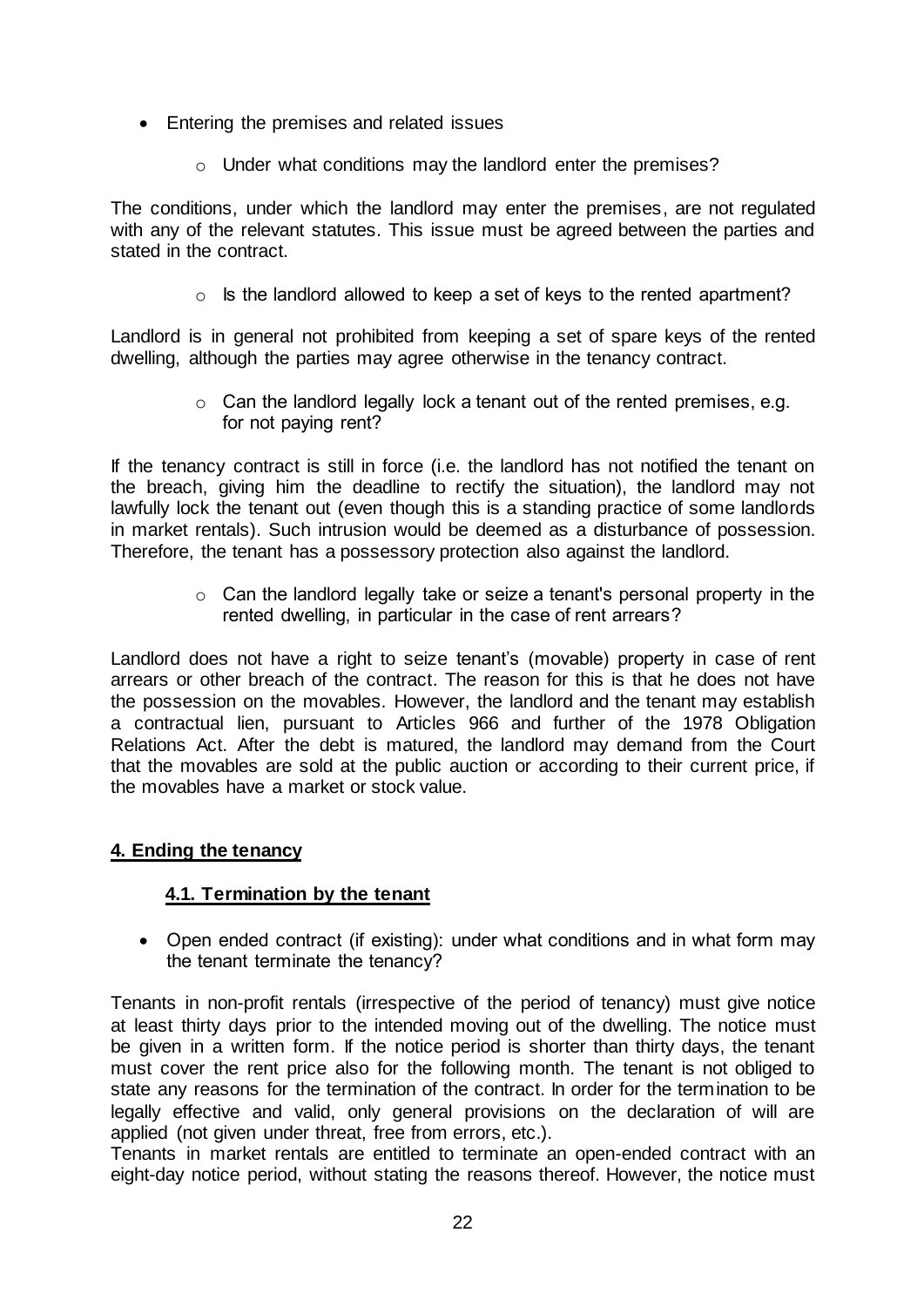not be given at an inconvenient time<sup>5</sup>. No particular form is needed. The eight-day notice period is not mandatory, thus enabling the parties to agree upon different length of the notice period.

 Under what circumstances may a tenant terminate a tenancy before the end of the rental term (e.g. unbearable neighbours; bad state of dwelling; moving for professional reasons)?

The legislation on non-profit rentals does not regulate this matter. The only provision in this regards is that if the notice period is shorter than thirty days, the tenant must cover the rent price also for the following month. The tenant is not obliged to state any reasons for the termination of the contract.

Market rentals cannot be terminated before the agreed period of time. The exception are the below two situations. All tenants are entitled to terminate the contract, if the dwelling is hazardous in terms of health. In this case, the tenant is not obliged to comply with any notice period, not even if he knew of the hazardousness at the time of the conclusion. In addition, he cannot waive this right. The termination given under these conditions (not complying with any notice period) is meant as a sanction for the landlord, since he failed to fulfil his contractual obligation (providing such dwelling, which is in a proper condition for use). Furthermore, tenants may terminate the contract with the agreed notice period, if the landlord is changed (due to the inheritance, sale in the bankruptcy procedure, etc.).

 May the tenant leave before the end of the rental term if he or she finds a suitable replacement tenant?

In general, there is no obligation for the tenant to find a suitable replacement tenant. However, the parties in market rentals may agree on this matter in the contract. Such replacement would not be allowed in the non-profit rentals, since the non-profit tenants must fulfill certain criteria in order to be awarded with the non-profit dwelling.

# <span id="page-22-0"></span>**4.2. Termination by the landlord**

• Open ended contract (if existing): under what conditions and in what form may the landlord terminate the tenancy (= eviction) (e.g. the landlord needs the house for himself or wants to renovate and use it differently in the future)?

The valid legislation does not differentiate between the open ended and limited in time contracts regarding the termination by the landlord. However, there is a difference between the culpable and non-culpable reasons for termination of tenancy contracts, as well as different types of rental contracts. Landlords may not terminate non-profit tenancy contracts, unless one or more reasons (stipulated in Article 10(1) of the 1992 Housing Act), are present. These are:

- 1. pursuing commercial activity in the dwelling,
- 2. subleasing the dwelling or allowing persons, not stated in the contract, to use the dwelling without the consent of the landlord;
- 3. not paying the rent for at least three months in a row or four months throughout the year;

 5 This legal standard is not defined in the statute.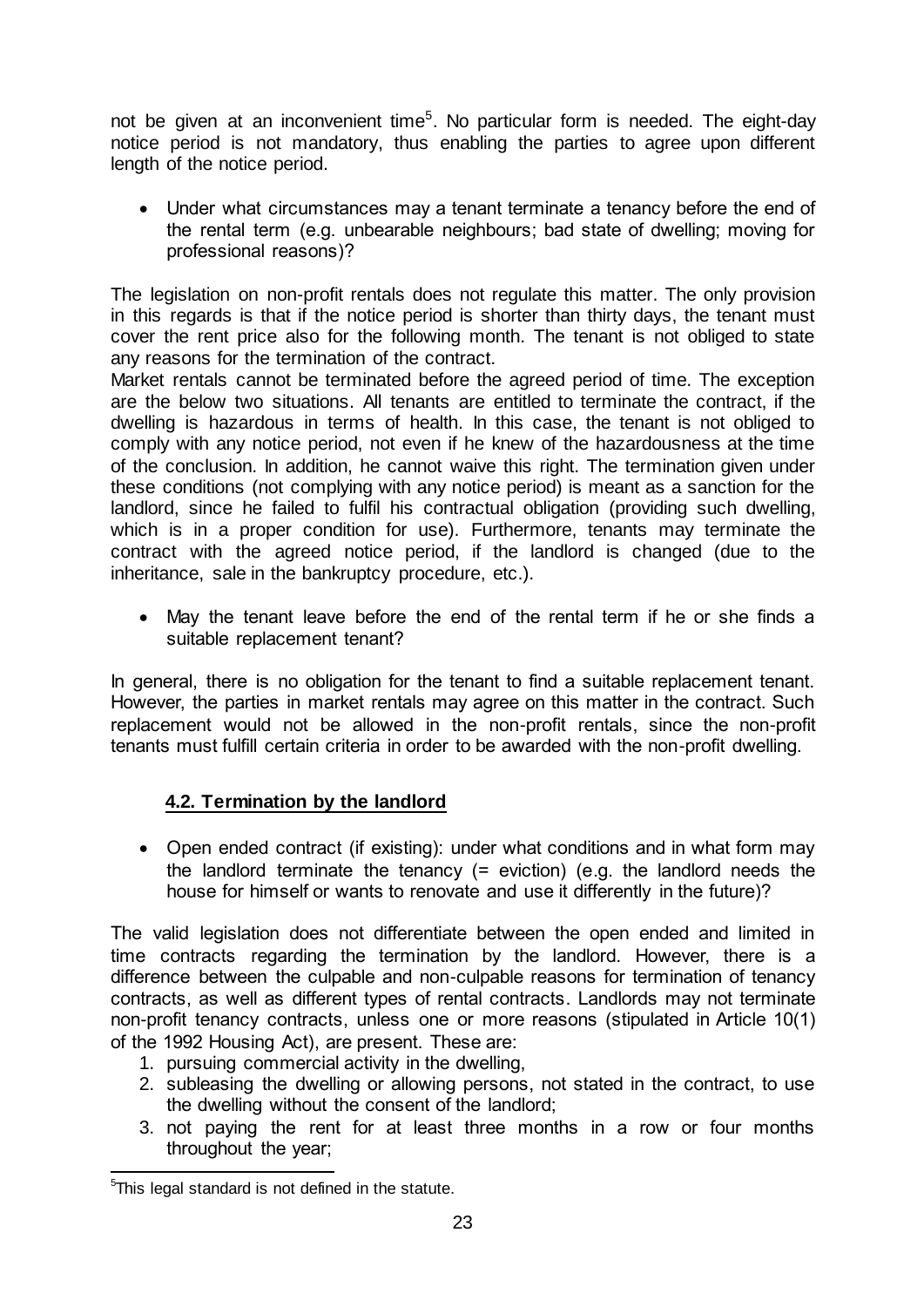- 4. inflicting damages to the dwelling, common areas, installations or other equipment in the building;
- 5. using the dwelling in such a manner, which impedes the peaceful residence of others.

These are all deemed as culpable (extraordinary) reasons for notice. The notice is to be given in a written form with a ninety-day notice period.

In market rentals, parties are to agree on the reasons for termination of open-ended contracts and the notice period. Otherwise, landlord is entitled to terminate the contract without stating any reason thereof. The notice period in this case is eight days.

o Must the landlord resort to court?

If there is no dispute between the parties regarding the termination of the tenancy (i.e. if the tenant complies with the notice period), the landlord is not obliged to resort to the court.

o Are there any defences available for the tenant against an eviction?

The only recognized defence for the tenant in the non-profit rentals refers to the period of notice. If the landlord gives notice and the notice period is to expire within the period December through February, the notice period is prolonged for additional thirty days. There are no such provisions in reference to the market rentals.

 Under what circumstances may the landlord terminate a tenancy before the end of the rental term?

Landlords in non-profit rentals may terminate a tenancy before the end of the rental term due to the same reasons and with the same notice period as in the case of open-ended contracts described above.

For market rentals, the provisions of the 1978 Obligation Relations Act allow the premature termination of the limited in time contracts by the landlord only due to certain special reasons. Such reason is the usage, which is contrary to the contract. If the tenant uses the dwelling contrary to the contract or the purpose of the dwelling or he neglects it, the landlord may terminate the contract without any notice period. The conditions are that the landlord had previously warned the tenant on the breach (but the breach continued) and that there is a possibility of great damages for the landlord. Other reason is the arrears with the rent. As in the previous case, the landlord must first warn the tenant on the arrears and give him a fifteen-day deadline to cover the due amount. There is no provision on the notice period in this case. However, if the tenant covers the due rent before the landlord gives the notice, the contract remains valid. Landlord may also terminate the contract if the tenant subleased the dwelling without his consent, if the consent was needed in accordance with the statute or the contract. In this case, the landlord must comply with the notice period from either the contract or, if there is no agreement on this, the notice period stipulated with the 1978 Obligation Relations Act (eight days).

o Are there any defences available for the tenant in that case?

There are no defences available for the tenant.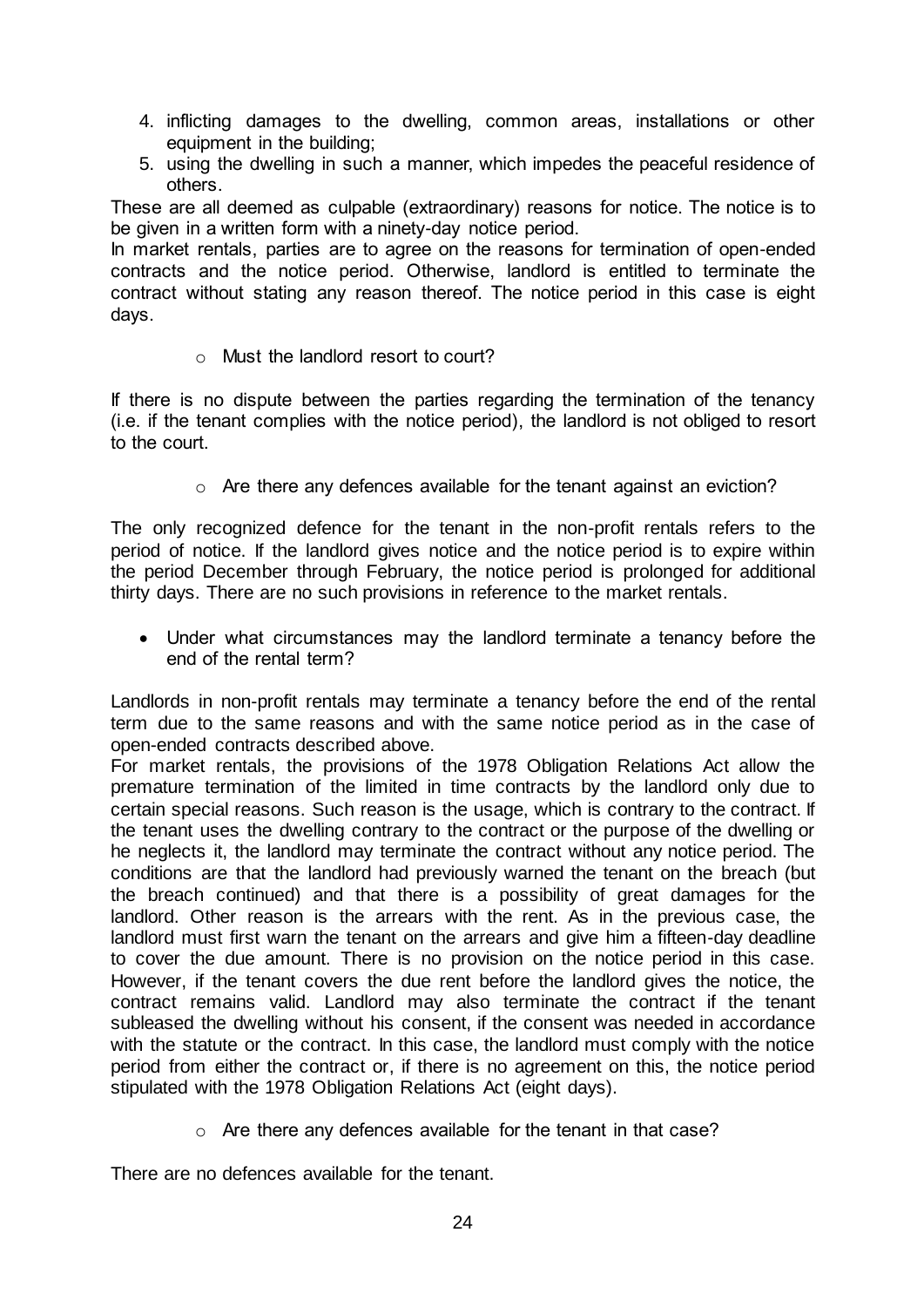$\circ$  What happens if the tenant does not leave after the regular end of the tenancy or does not hand in (all) the keys of the dwelling?

In limited in time market contracts, if the tenant does not leave the premises after the end of the tenancy, and the landlord does not oppose, a new open ended tenancy contract is concluded, under the same terms as the previous one (*tacita relocation*)*.*  There is no such provision in reference to the non-profit rentals.

If the tenant does not hand in all the keys of the dwelling, the landlord may file the lawsuit claiming the ownership over the keys (*rei vindicatio*). In addition, the landlord may also file a lawsuit for protection of possession, if the tenant uses the keys and enters the dwelling. The competent court in both cases is the local court in the municipality, in which the dwelling is located.

# <span id="page-24-0"></span>**4.3. Return of the deposit**

 Within what timeframe and under what conditions does the landlord have to return the tenant's security deposit?

Security deposit must be returned at the end of the tenancy. It may either be set off with the last rent or returned, given that the dwelling remained in the same condition as it was handed over to the tenant. The parties may agree on this matter in the contract.

What deductions can the landlord make from the security deposit?

The security deposit may be used for returning the dwelling in its original condition. For instance, it may be used for painting the dwelling, refurbishing of the parquet floor, etc. The scope of deductions depends on the agreement between the parties. It may also be used for setting off with the last unpaid rent.

> $\circ$  In the case of a furnished dwelling: may the landlord make a deduction for damages due to the ordinary use of furniture?

Tenants are not obliged to restore the ordinary 'wear and tear'. However, if the wear to the furniture is greater, the landlord may demand that the tenant restore the item to its original shape or he may deduct the costs of the repair from the security deposit.

# <span id="page-24-1"></span>**4.4. Adjudicating a dispute**

- In what forum are tenancy cases typically adjudicated?
	- o Are there specialized courts for adjudication of tenancy disputes?

There are no specialized courts for adjudication of tenancy disputes in Serbia. All actions are brought in front of the ordinary local court on the first instance, irrespective of the amount of the claim. Certain matters are dealt with in the noncontentious proceedings and others in the contentious proceedings. Competent is the court in the municipality in which the dwelling is situated.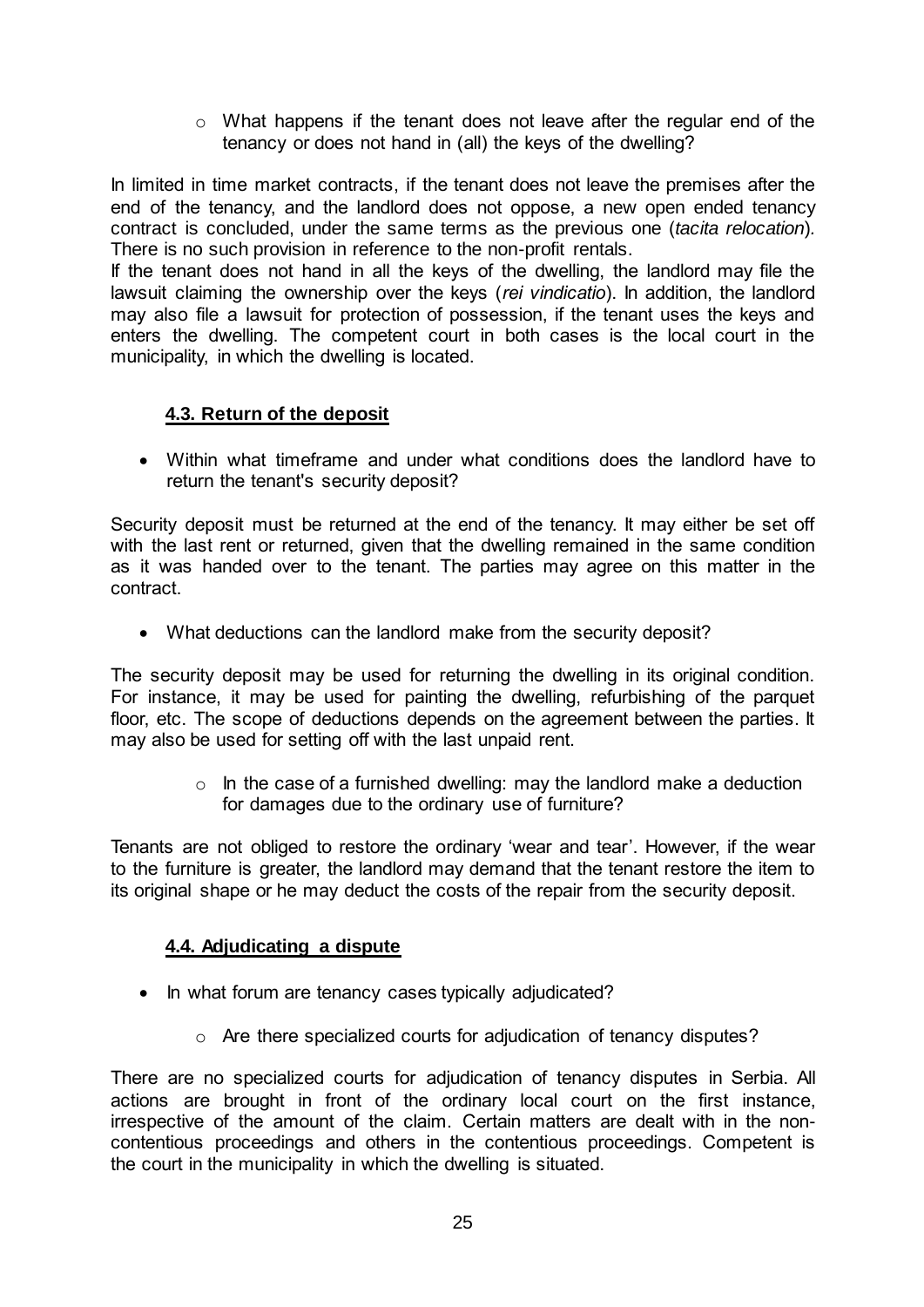Parties may appeal to the higher courts (the second instance). Appellate courts are competent to decide on the appeals on the decisions of higher courts and ordinary courts, for which higher courts are not competent. In both cases the appellate courts act as the second instance. The Supreme Court is competent for extraordinary legal remedies. However, the possibility of legal remedies is not unlimited. There are special requirements (required for all proceedings, appeals and extraordinary remedies) to be fulfilled in order to have an access to the second or third instance. Municipal authorities competent for the housing matters are in charge of unlawful residence and eviction procedures. The proceedings are considered as urgent matters, whereas the appeal does not withhold the execution of the decision. The Ministry competent for the housing matters deals with the appeals on the decisions of municipal organs.

> o Is an accelerated form of procedure used for the adjudication of tenancy cases?

Tenancy disputes are adjudicated in an accelerated form of procedure. However, due to the backlog of Serbian courts, the actual solution of the dispute is usually given several months after the start of the proceeding.

> o Is conciliation, mediation or some other form of alternative dispute resolution available or even compulsory?

The possibility of alternative dispute resolution in general is available, although there are no specific procedures developed precisely for tenancy matters. There is still no official stance on whether the tenancy disputes are arbitrable, since there is a provision stating that for tenancy disputes, courts have exclusive jurisdiction.

# <span id="page-25-0"></span>**5. Additional information**

• How does a prospective tenant proceed in order to get social or subsidized housing (e.g. dwellings offered by housing associations, municipalities, public bodies etc.) or housing allowances?

The authority in charge (municipal housing organization usually) must first announce the notice in newspapers, on bulletin boards of municipalities, the Commissariat for Refuges, collective centers and City Center for Social Work (*Gradski Centar za Socijalni Rad*). Applicants are invited to enclose all the necessary documents (evident from the notice) to the City Centre for Social Work within thirty days from the public notice. All of the eligibility criteria must be stated in the notice (housing situation, income level, health conditions, invalidity, number of household members and property situation, nationality, underprivileged groups). After the thirty days period, the Centre delivers the applications to the Committee (which is in charge of the consideration of the applications and awarding of eligibility points). Afterwards, the Committee must form the preliminary list of rightful claimants based on the number of points of each applicant. If more than one applicant has the same number of points, the priority is given to the applicants according to the number of points awarded in the following order: socio-economic jeopardy, single-parenthood, age,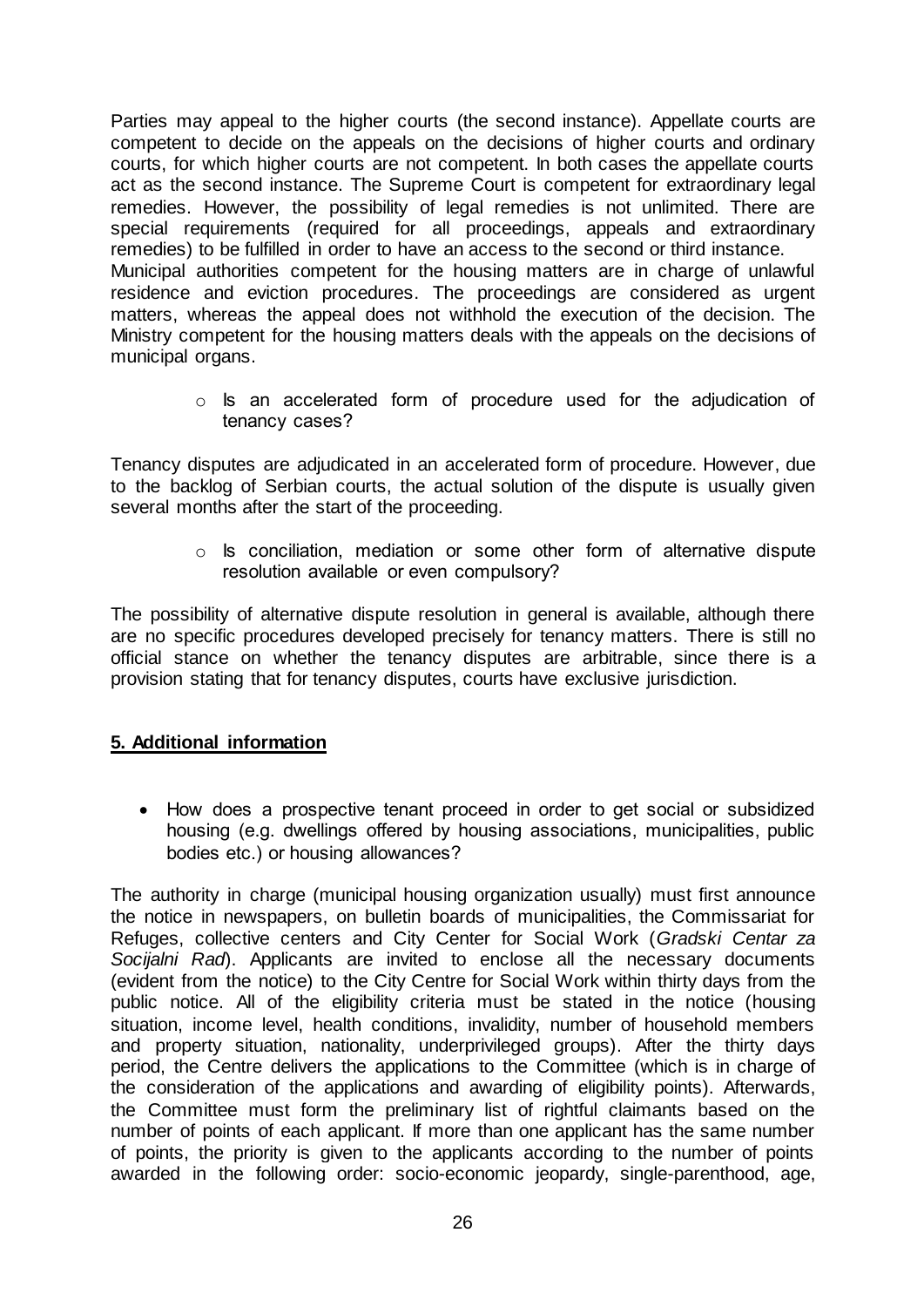households with children with developmental issues, households with severely ill members, households with member with bodily harms, victims of domestic violence, households with schooling children. The preliminary list is announced in the same manner as the notice itself.

There is a possibility of complaint, filed with the Mayor (*Gradonačelnik*) through the Committee within eight days from the public announcement of the preliminary list. After the complaint procedure has been completed, the Committee forms the final priority list of the rightful claimants. The Director of the City Center for Social Work then issues the decisions on the allocation of the apartments. The Mayor or other authorized person concludes the contracts on mutual rights and obligations with the future users. The complaint against the final priority list is not available. Housing allowances are still unavailable in Serbia.

• Is any kind of insurance recommendable to a tenant?

No specific insurance is recommendable to tenants. Insurances play more important role for landlords, for instance, general housing insurance, against natural disasters, etc.

• Are legal aid services available in the area of tenancy law?

The Free Legal Aid Act has been prepared, but has not been enacted yet. Currently, in civil procedures, institute of exemption from payment of costs applies, regulated by the Civil Procedure Act (*Zakon o Parničnom Postupku*).

The Court may dismiss the party from paying the costs of the proceedings, if the party is unable to bear the costs of the procedure due to its general financial situation. Exemption from the costs of the procedure includes the exemption from court fees and exemption from the advance deposit for expenses of witnesses, expert witnesses, investigation and court listings. The Court may dismiss the party only from paying court fees. When rendering the decision on exemption, the Court takes into account the circumstances of the claim and its value, the number of individuals, whom the party supports, as well as income and property of the party and its family members. The decision on exemption is rendered by the first instance Court upon party's written motion. The party must also submit a certificate on property status from the competent authority. The certificate must indicate the amount of tax paid by the household and individual household members, as well as other sources of income and their general financial situation. If it is necessary, the Court may, *ex officio*, obtain the required data and information on the financial status of the party claiming the exemption and the opposing party as well. The decision on the exemption is not subject to appeal.

The party may be exempt from paying the costs in total or only partially. If the party is exempt only partially, the remaining part is subject to general rule on distribution of legal costs according to success in litigation. Exemption from the costs on the first instance applies to the costs of procedure on the second instance, as well.

The Court may revoke the decision on exemption, if it finds that the party is able of bearing the costs, in total or partially.